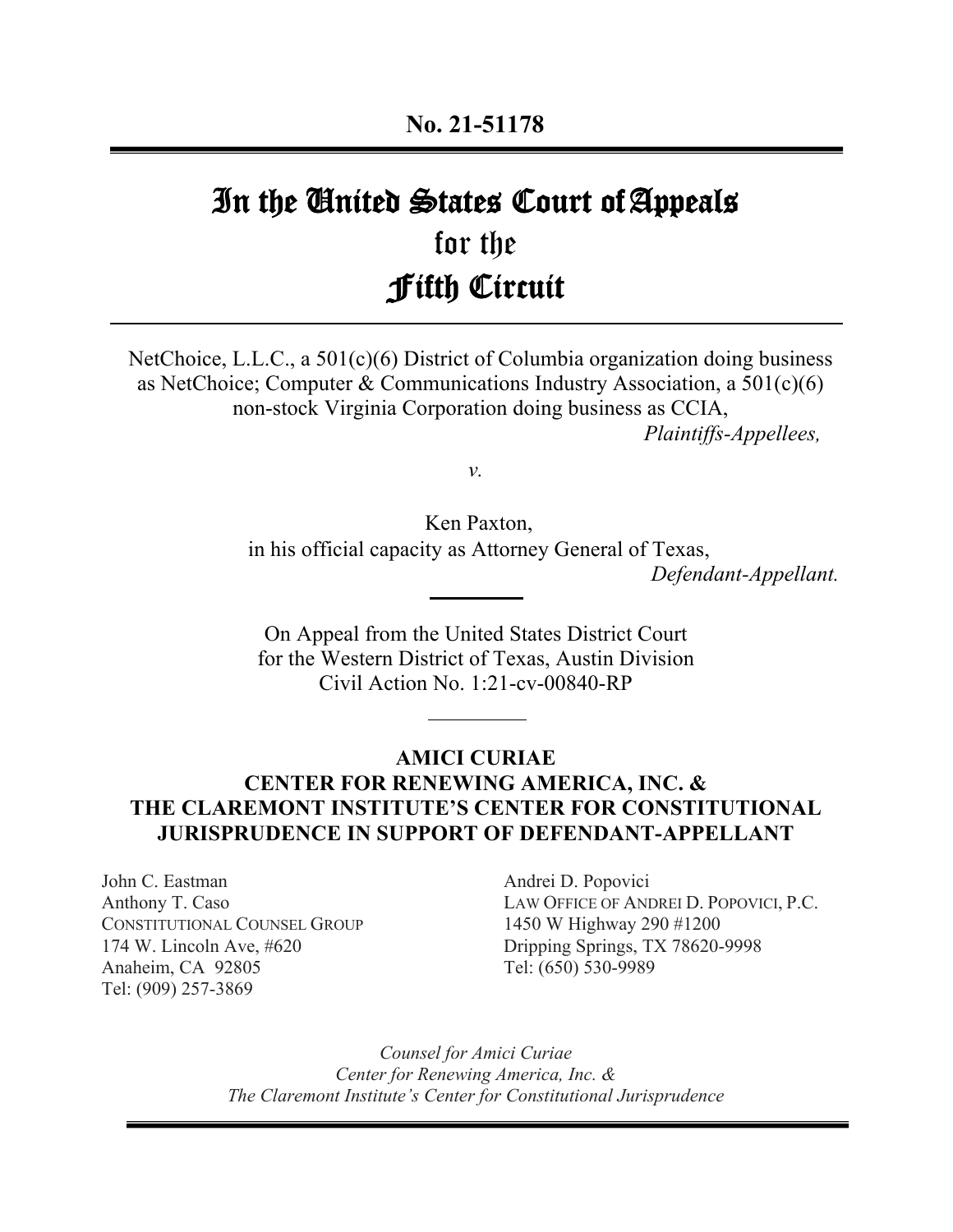# **STATEMENT OF IDENTITY AND INTEREST AND CORPORATE DISCLOSURES, AND**

# **SUPPLEMENTAL CERTIFICATE OF INTERESTED PERSONS**

Pursuant to Fed. R. App. P. 26.1, 29 and 32 and this Court's local rules, *Amici* provide this Statement of Identity and Interest and Corporate Disclosure, and Supplemental Certificate of Interested Persons.

All parties have consented to the filing of this brief. No party's counsel authored any portion of this brief, and no person other than *amici* made a monetary contribution to its preparation and submission. This brief is being filed within 7 days after March 2, 2022, the date of filing of Defendant-Appellant's principal brief.

Pursuant to Local Rule 28.2.1, the following listed persons and entities as described in the fourth sentence of Rule 28.2.1 have an interest in the outcome of this case. These representations are made in order that the judges of this court may evaluate possible disqualification or recusal.

- 1. *Amicus Curiae* Center for Renewing America, Inc.
- 2. *Amicus Curiae* The Claremont Institute's Center for Constitutional Jurisprudence.

*Amicus Curiae* Center for Renewing America, Inc. is a non-profit corporation organized exclusively for charitable, religious, educational, and scientific purposes under section  $501(c)(3)$  of the Internal Revenue Code. Center for Renewing America, Inc. has no parent corporation, and there is no publicly held corporation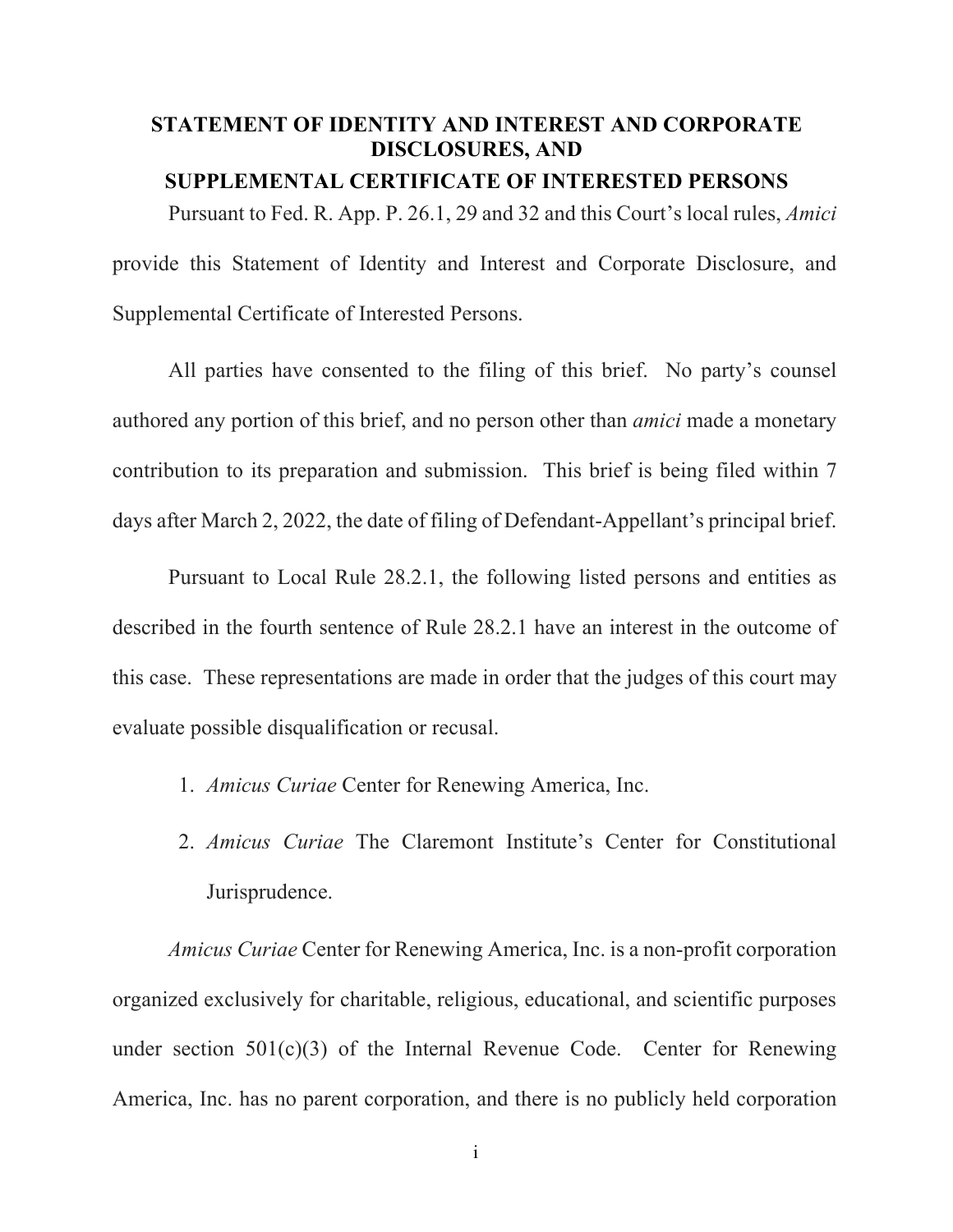that owns 10% or more of its stock (Rule 26.1). The Center for Renewing America, Inc. works to renew a consensus of America as a nation under God with unique interests worthy of defending that flow from its people, institutions, and history, where individuals' enjoyment of freedom is predicated on just laws and healthy communities. It expresses its views on behalf of Texans, and all Americans, who seek to further these interests on social media platforms without discrimination or unequal treatment.

*Amicus Curiae* Center for Constitutional Jurisprudence is a project of The Claremont Institute, a non-profit educational foundation which has no parent companies, subsidiaries, or affiliates that have issued shares to the public (Rule 26.1). The Center for Constitutional Jurisprudence is the public interest law arm of the Claremont Institute, whose stated mission is to restore the principles of the American founding to their rightful and preeminent authority in our national life. The Center has previously appeared as *amicus curiae* in related litigation addressing issues concerning common carrier status and the ability of states to further free speech protections.

The Center for Renewing America and Center for Constitutional Jurisprudence argue that the Big Tech platforms limit access to this square, frequently discriminating against certain viewpoints. This discrimination's damage to the public square is indisputably consequential. For example, due to Big Tech's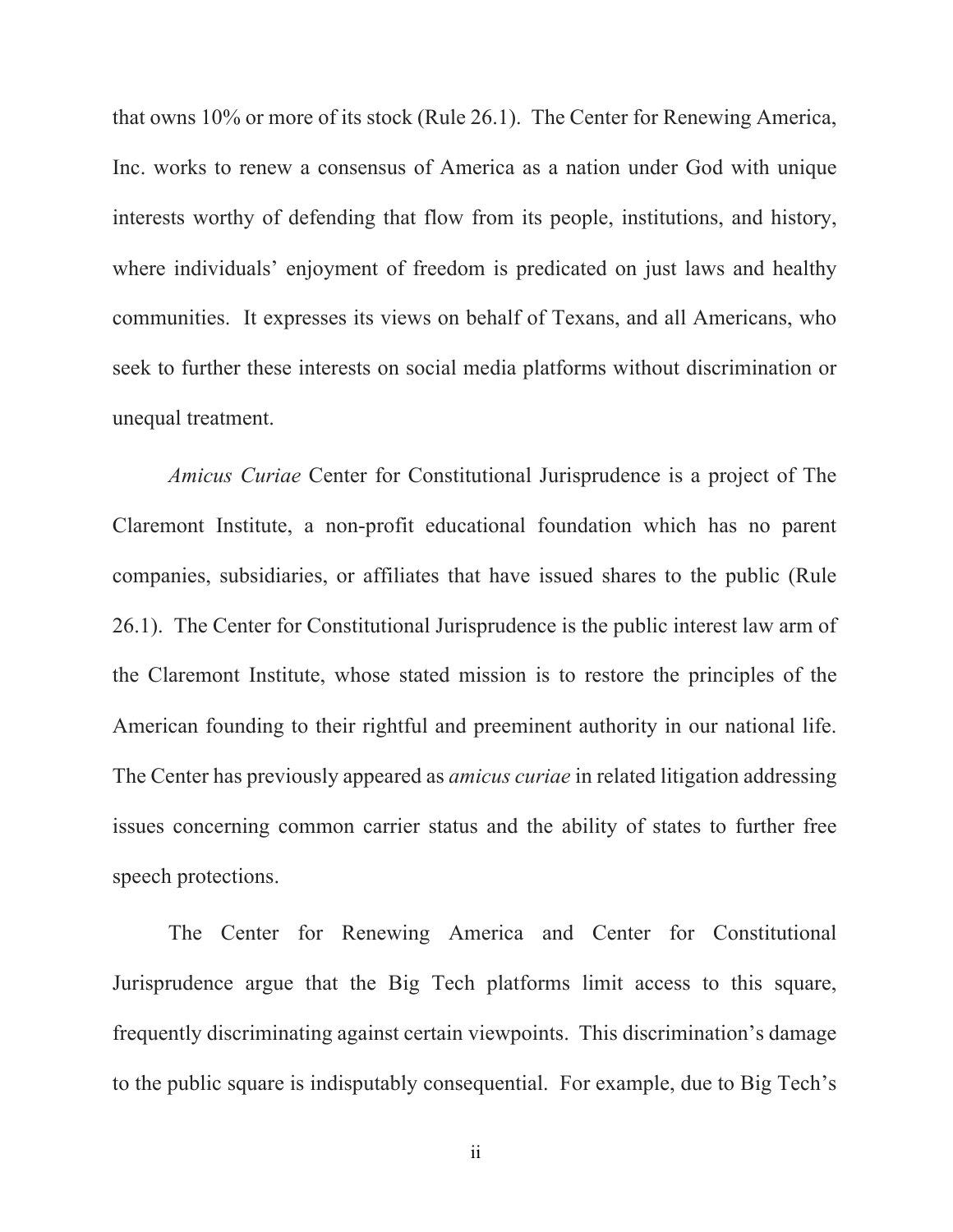viewpoint discrimination, many voters did not learn about the Hunter Biden laptop story during the 2020 presidential campaign. Information about the origins of the COVID pandemic was limited at the height of public debates about the virus, and vital discussions about effective treatments among clinicians were stifled. The viewpoints of those who believe in the importance of biological sex in deciding who is a man or a woman, as well as those who dare question the supposed climate science consensus, are routinely suppressed by the tech giants.

Respectfully submitted,

/s/ Andrei D. Popovici

Andrei D. Popovici Law Office of Andrei D. Popovici, P.C. 1450 W Highway 290 #120 Dripping Springs, TX 78620-9998 Tel: (650)530-9989

John C. Eastman Anthony T. Caso CONSTITUTIONAL COUNSEL GROUP 174 W. Lincoln Ave, #620 Anaheim, CA 92805 Tel: (909) 257-3869

*Counsel for Amici Curiae Center for Renewing America, Inc. and The Claremont Institute's Center for Constitutional Jurisprudence*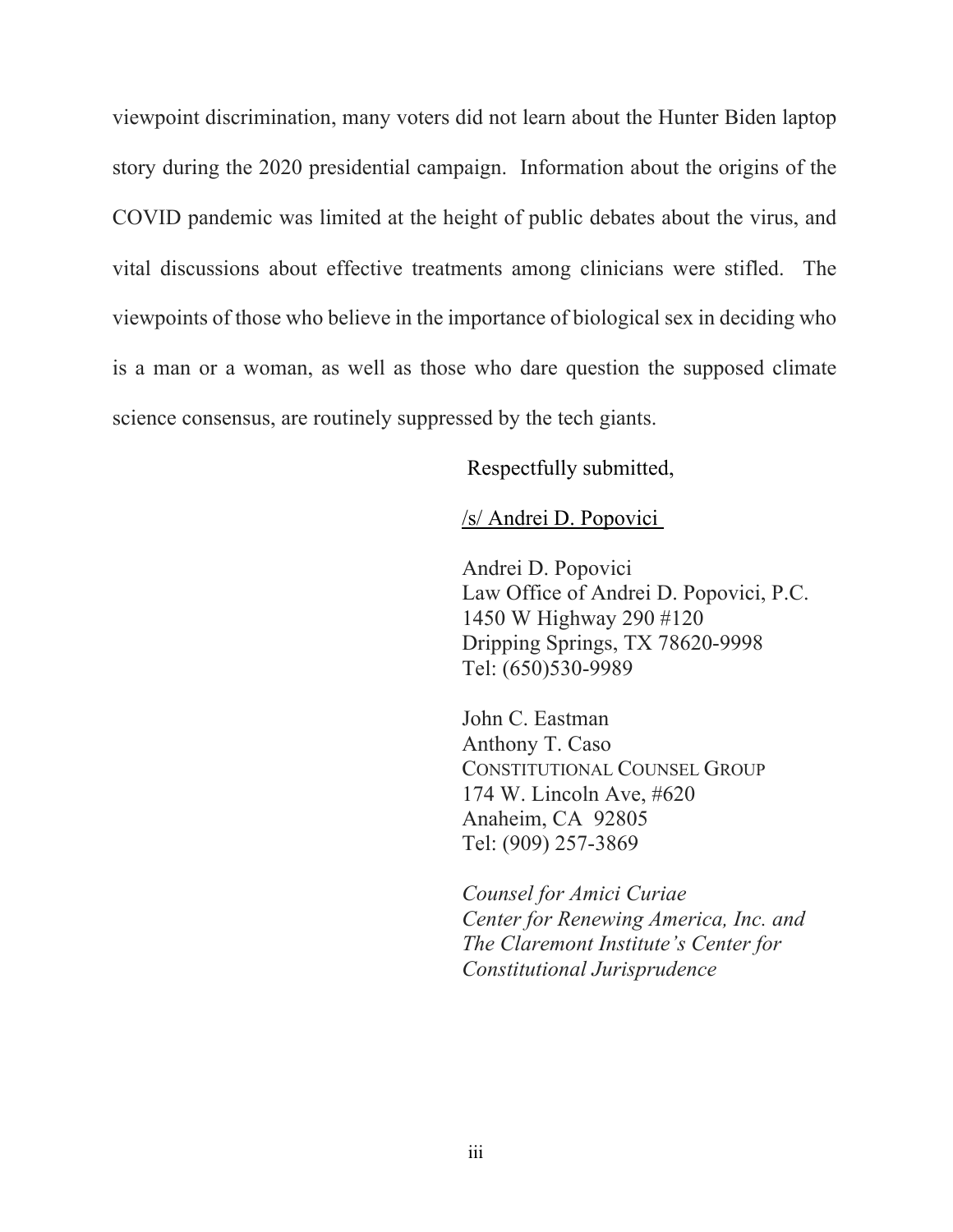# **TABLE OF CONTENTS**

| STATEMENT OF IDENTITY AND INTEREST AND CORPORATE                                |
|---------------------------------------------------------------------------------|
|                                                                                 |
|                                                                                 |
|                                                                                 |
| I. HB 20's Prohibition Against Viewpoint Discrimination Comports with the First |
| A. The First Amendment Only Prohibits Anti-Discrimination Laws that Force       |
| B. Distinguishing Between Platform's Hosting Speech and Expressing Its Own      |
| 1. Social Media Platforms do not Perform Thorough Pre-Publication Review, but   |
| 2. Platforms' Viewpoint Discrimination Conveys no Meaning or Expression in      |
|                                                                                 |
|                                                                                 |
| 1. The Turner Must-Carry Regulations and HB 20 Further the Same Substantial     |
| 2. HB 20 Imposes upon First Amendment Interests to a much Lesser Degree than    |
| II. Texas May Lawfully Regulate Social Media Platforms as Common Carriers28     |
| III. Texas May Lawfully Impose Disclosure Requirements 32                       |
|                                                                                 |
|                                                                                 |
|                                                                                 |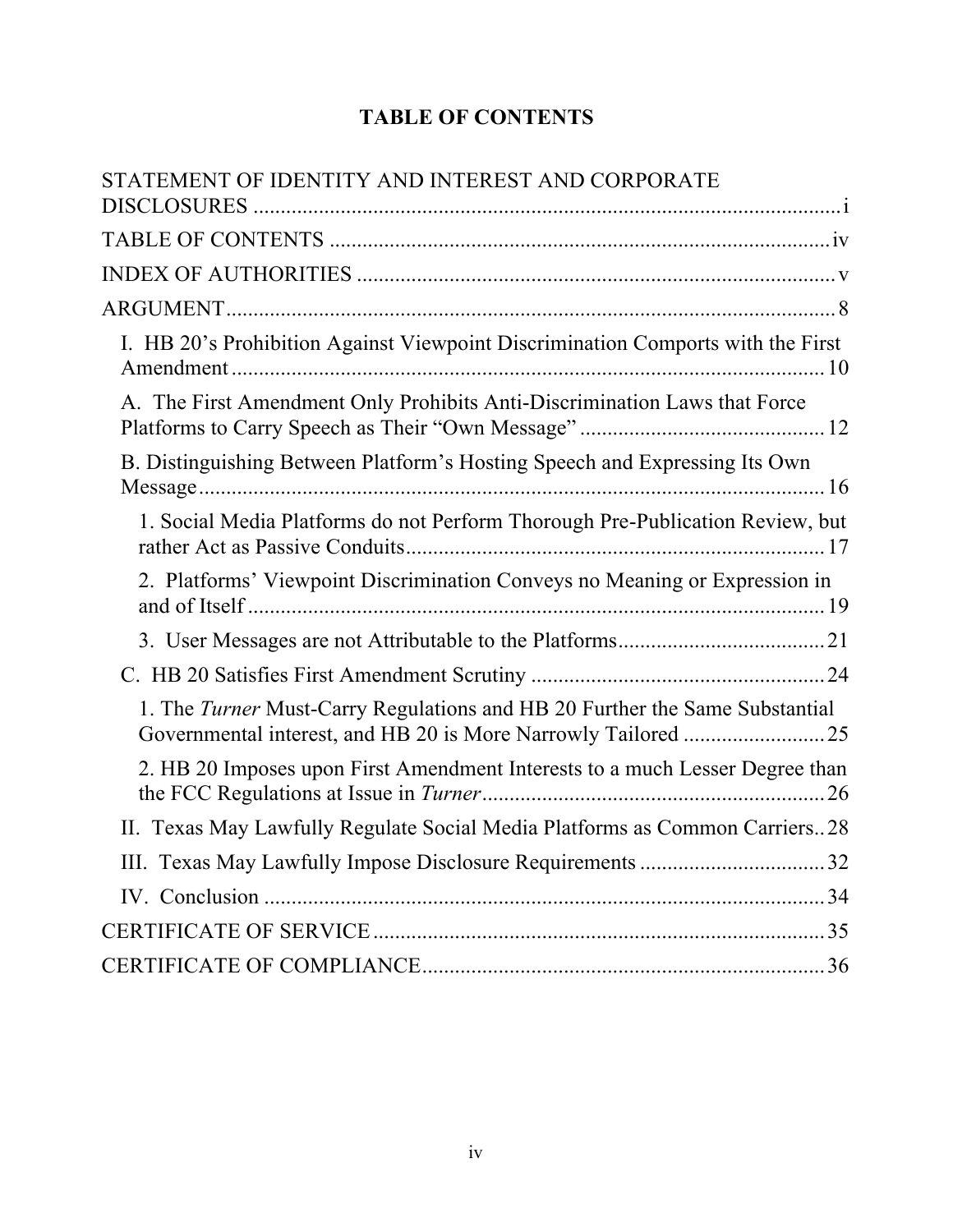# **INDEX OF AUTHORITIES**

# **Cases**

| Agency for Int'l Dev. v. Alliance for Open Soc'y Int'l, Inc., |  |
|---------------------------------------------------------------|--|
| Denver Area Educ. Telecomms Consortium, Inc. v. FCC,          |  |
| FCC v. League of Women Voters of California,                  |  |
| Hishon v. King & Spalding,                                    |  |
| Hurley v. Irish-Am. Gay, Lesbian & Bisexual Grp. of Bos.,     |  |
| Matter of Protecting & Promoting the Open Internet,           |  |
| Miami Herald Pub. Co. v. Tornillo,                            |  |
| Nat'l Assn' of Reg. Util.Comm'rs v. F.C.C.,                   |  |
| Nat'l Elec. Mfrs. Ass'n v. Sorrell,                           |  |
| Nat'l Inst. of Fam. & Life Advocs. v. Becerra,                |  |
| Newman v. Piggie Park Enter., Inc.,                           |  |
| Packingham v. North Carolina,                                 |  |
| PruneYard Shopping Ctr. v. Robins,                            |  |
| Riley v. Nat'l Fed'n of the Blind of N.C.,                    |  |
| Roberts v. United States Jaycees,                             |  |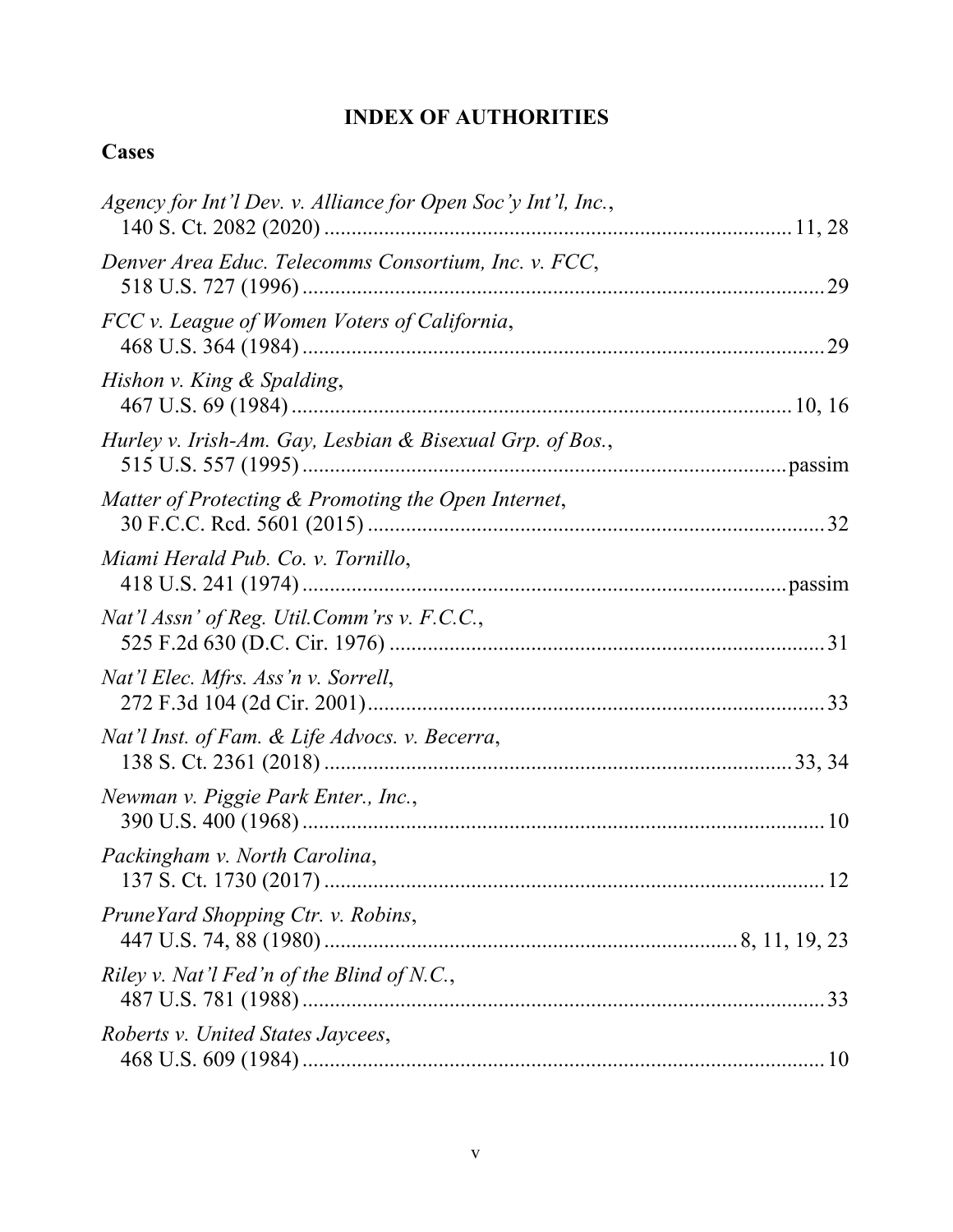| Rumsfeld v. F. for Acad. & Institutional Rts., Inc., |  |
|------------------------------------------------------|--|
| State v. Atl. Coast Line R. Co.,                     |  |
| Turner Broad. Sys., Inc. v. F.C.C.,                  |  |
| Turner Broad. Sys., Inc. v. F.C.C.,                  |  |
| United States Telecom Ass'n v. F.C.C.,               |  |
| United States Telecom Ass'n v. F.C.C.,               |  |
| W. Union Tel. Co. v. James,                          |  |
| Ward v. Rock Against Racism,                         |  |
| <i>Washington Post v. McManus,</i>                   |  |
| Zauderer v. Office of Disciplinary Counsel,          |  |

# **Other Authorities**

| Adam Candeub, Bargaining for Free Speech: Common Carriage, Network Neutrality,                                                                        |
|-------------------------------------------------------------------------------------------------------------------------------------------------------|
| Brief, Force v. Facebook, Inc., 934 F.3d 53 (2d Cir. 2019) (No. 19-859), 2018 WL                                                                      |
| Christopher Yoo, The First Amendment, Common Carriers, and Public<br>Accommodations: Net Neutrality, Digital Platforms, and Privacy, 1 J. Free Speech |
| Eugene Volokh, Treating Social Media Platforms Like Common Carriers?, 1 J. FREE                                                                       |
| Expert Witness Report of Adam Candeub at 3, NetChoice v. Paxton, 2021 WL                                                                              |
| Motion to Dismiss at 8–9, NetChoice v. Paxton, 2021 WL 5755120 (W.D. Tex. Dec.                                                                        |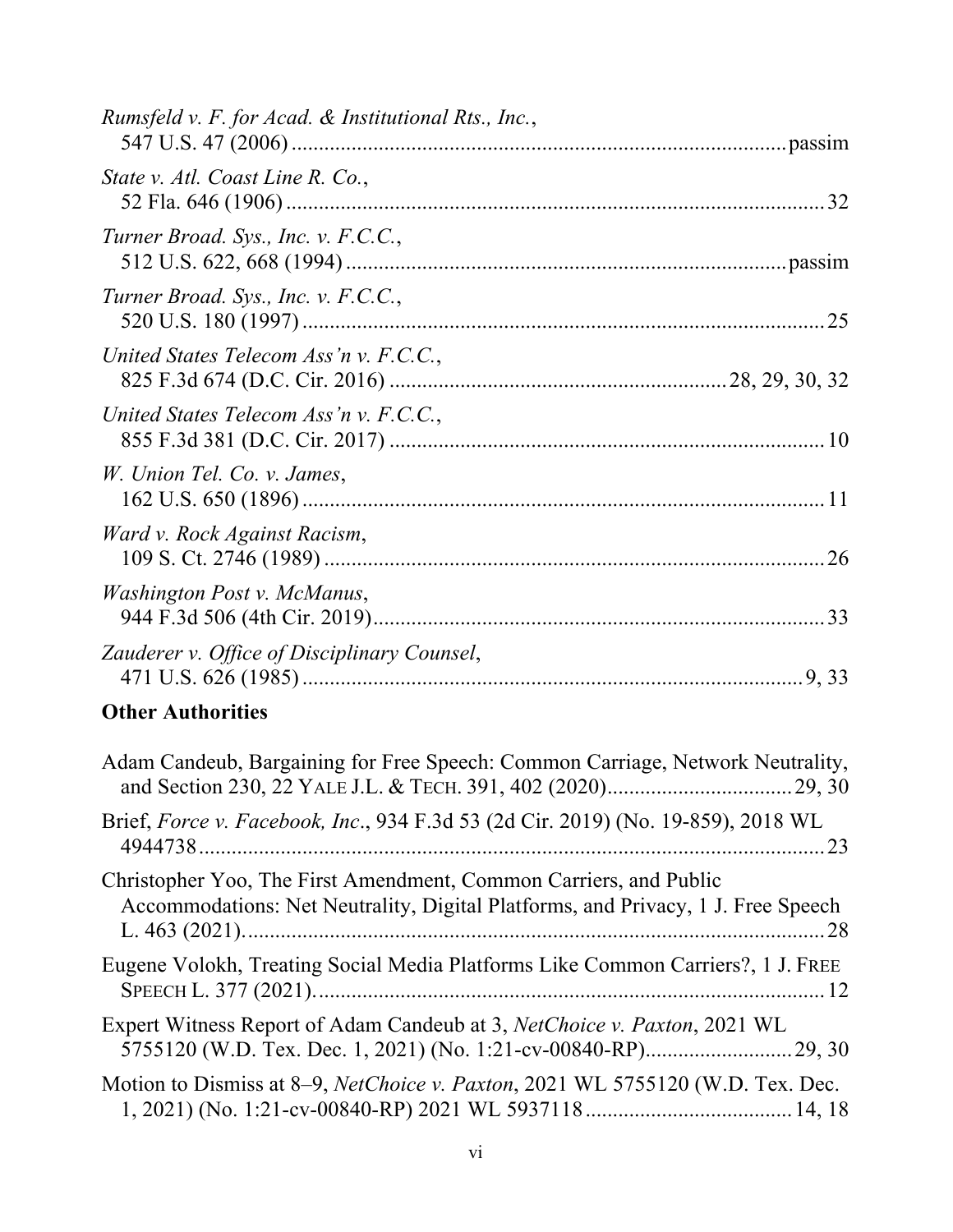| U.S. Dept. of the Treasury, Internal Revenue Serv., Form 990, Allied War Veterans |  |
|-----------------------------------------------------------------------------------|--|
| Council of South Boston (2016),                                                   |  |
| https://apps.irs.gov/pub/epostcard/cor/043470309 201612 990EO 201804191526        |  |
|                                                                                   |  |
| $T_{\text{meas}}$                                                                 |  |

#### **Treatises**

|--|--|--|--|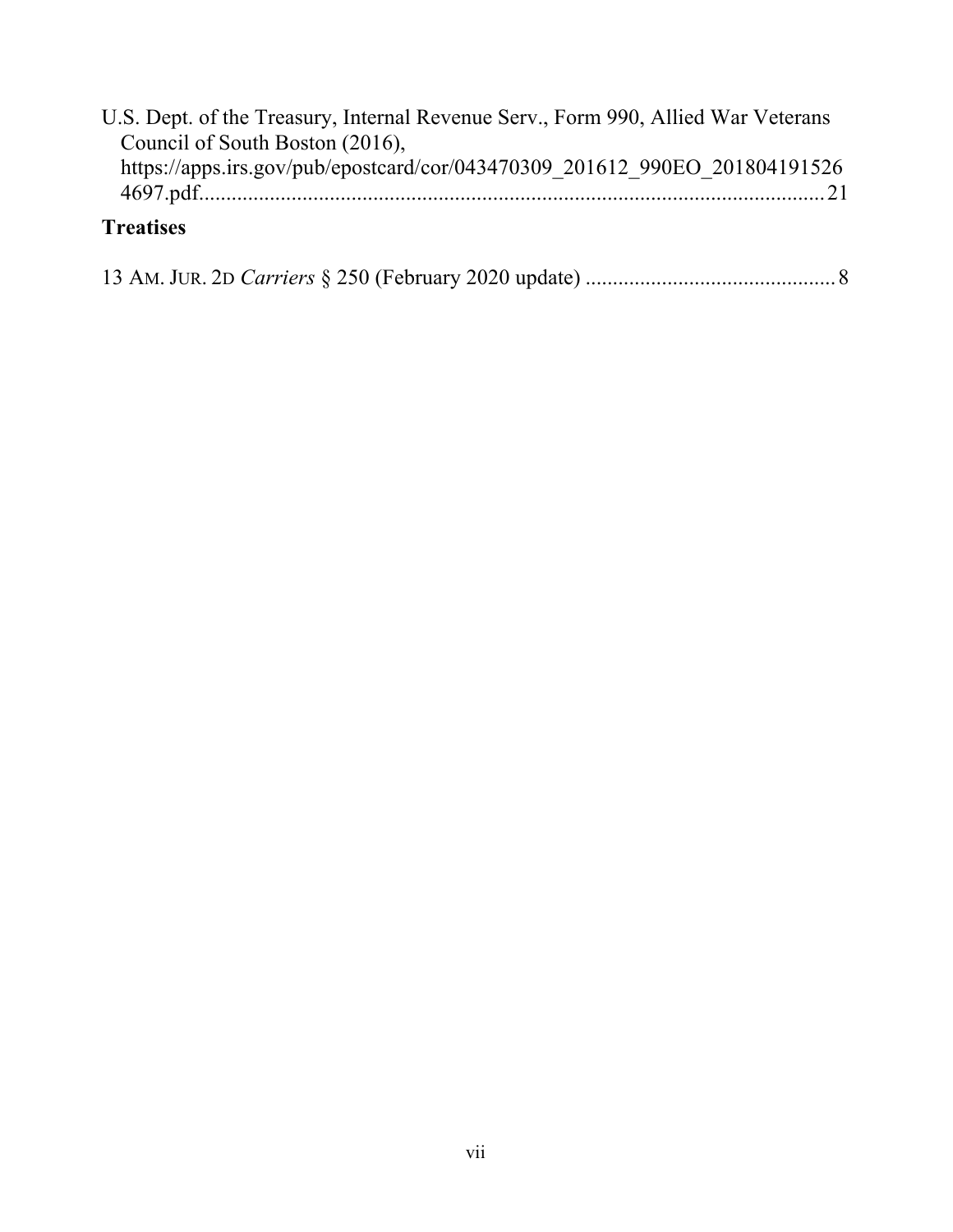#### **ARGUMENT**

Because Plaintiffs have a minimal likelihood to succeed on the merits, the preliminary injunction cannot be sustained.

The First Amendment applies differently to speakers than to hosts or conduits of speech. While government forcing a person or group to speak or identify with a particular message raises First Amendment concerns, the Constitution allows government to regulate the terms under which entities host or transmit others' speech.

For centuries, courts have required common carriers and actors in industries affected with the public interest to treat customers without discrimination. *See* 13 AM. JUR. 2D *Carriers* § 250 (February 2020 update). As recent examples, the Supreme Court upheld carriage requirements on cable systems in *Turner Broad. Sys., Inc. v. F.C.C.*, 512 U.S. 622, 668 (1994), and upheld requirements that privately owned shopping centers allow free speech on their premises in *PruneYard Shopping Ctr. v. Robins*, 447 U.S. 74, 88 (1980). HB 20's protection of Texans against social media's viewpoint discrimination falls within this general rule, which encompasses regulation of businesses that host or transmit messages.

In ruling HB 20 unconstitutional, the lower court erred by relying on exceptions to this general rule. In *Hurley* and *Tornillo*, the Supreme Court stated that strict scrutiny may apply when a law requires an entity to host others' speech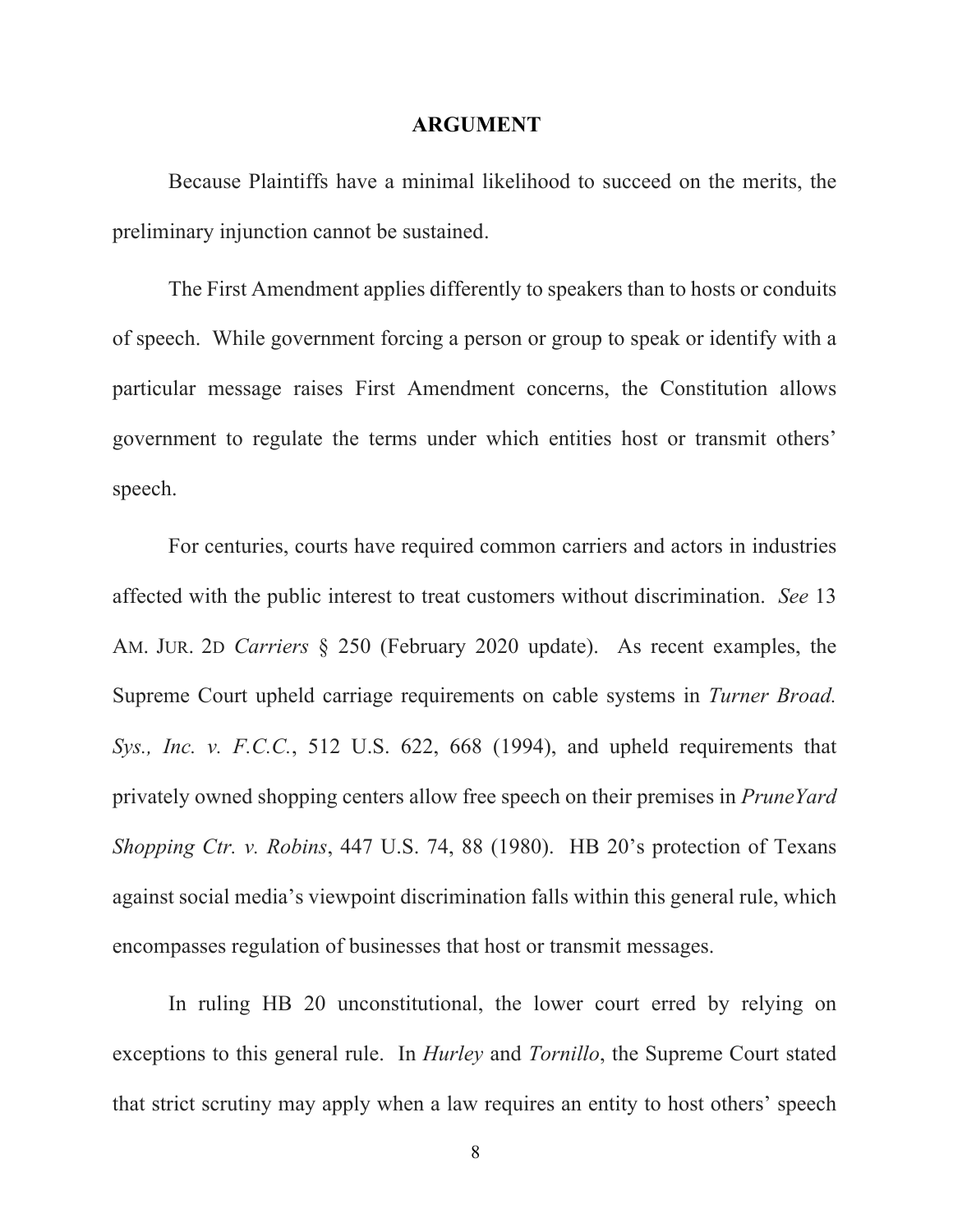in a way that forces that entity to express others' speech as its own message, as in a parade or newspaper. *See Hurley v. Irish-Am. Gay, Lesbian & Bisexual Grp. Of Bos.*, 515 U.S. 557 (1995); *Miami Herald Pub. Co. v. Tornillo*, 418 U.S. 241, 258 (1974). But when cable systems carry television channels, law schools host employment recruiters, or telephone or telegraph companies transmit speech, they are not putting forth their own messages. The same is true of social media firms carrying billions of their users' communications. No observer sees at one time platforms' discriminatory acts of censorship in violation of HB 20, and if someone could, these acts would be meaningless without social media's speech about them. The First Amendment protects the speech, not the discrimination. *See Rumsfeld v. F. for Acad. & Institutional Rts., Inc.*, 547 U.S. 47 (2006).

In rejecting Texas's classification of social media as common carriers, without analysis or citation to relevant authority, the lower court ignores two centuries of precedent. The court invents a criterion for common carrier status that excludes firms claiming to "exercis[e] editorial discretion." (Op. at 11). Just as common carrier authority allows imposition of non-discrimination requirements on telephones and the so-called network neutrality internet regulations, so it allows HB's 20 milder non-discrimination requirements.

In rejecting HB 20's disclosure requirements, the lower court failed to mention *Zauderer v. Office of Disciplinary Counsel*, 471 U.S. 626 (1985), the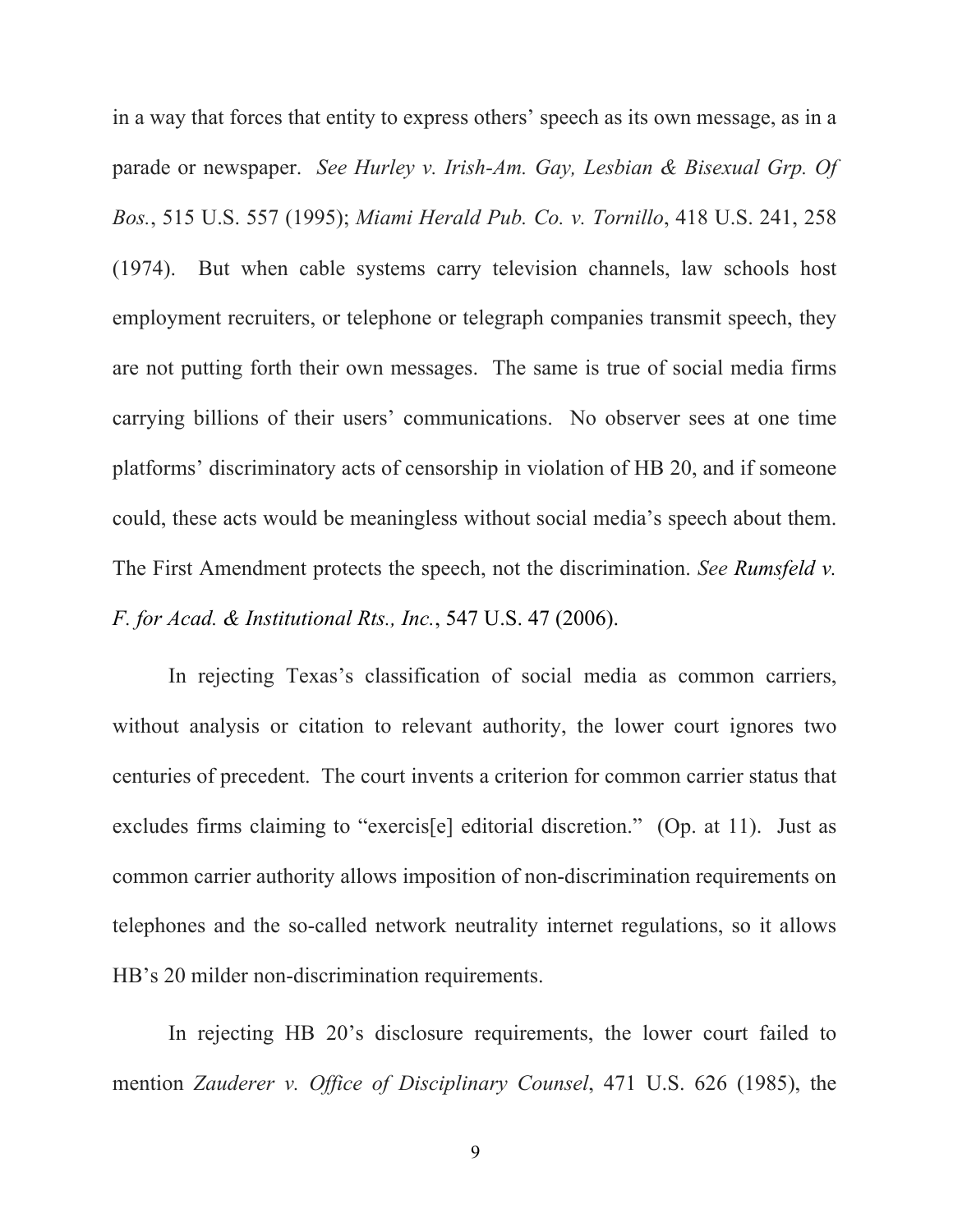controlling Supreme Court precedent, under which HB 20's disclosure requirement is constitutional. Instead, the court relied on off-point non-precedential cases.

## **I. HB 20's Prohibition Against Viewpoint Discrimination Comports with the First Amendment**

HB 20 bans discrimination in hosting Internet content, just as myriad state and federal laws prohibit discrimination in public accommodations, employment, education, and voting—and common carrier laws require telephones to serve all customers. HB 20's requirements are valid against First Amendment challenge, as are other anti-discrimination laws. *See Roberts v. United States Jaycees*, 468 U.S. 609, 628–629 (1984) (rejecting First Amendment challenge to civil rights' laws nondiscrimination requirement); *Hishon v. King & Spalding*, 467 U.S. 69, 78 (1984) (rejecting law firm's First Amendment challenge to sex discrimination law's prohibitions in its partnership decisions); *Newman v. Piggie Park Enter., Inc.*, 390 U.S. 400, 402 n.5 (1968) (per curiam) (rejecting business owner's First Amendment challenge to the Civil Rights Act's bar on racial discrimination in public accommodations); *United States Telecom Ass'n v. F.C.C.*, 855 F.3d 381, 388 (D.C. Cir. 2017) (Srinivasan, C.J., Tatel, C.J., conc. order denying *en banc* review) (rejecting First Amendment challenge to network neutrality rules). As a general matter, "[r]equiring someone to host another person's speech is often a perfectly legitimate thing for the Government to do." *Agency for Int'l Dev. v. Alliance for*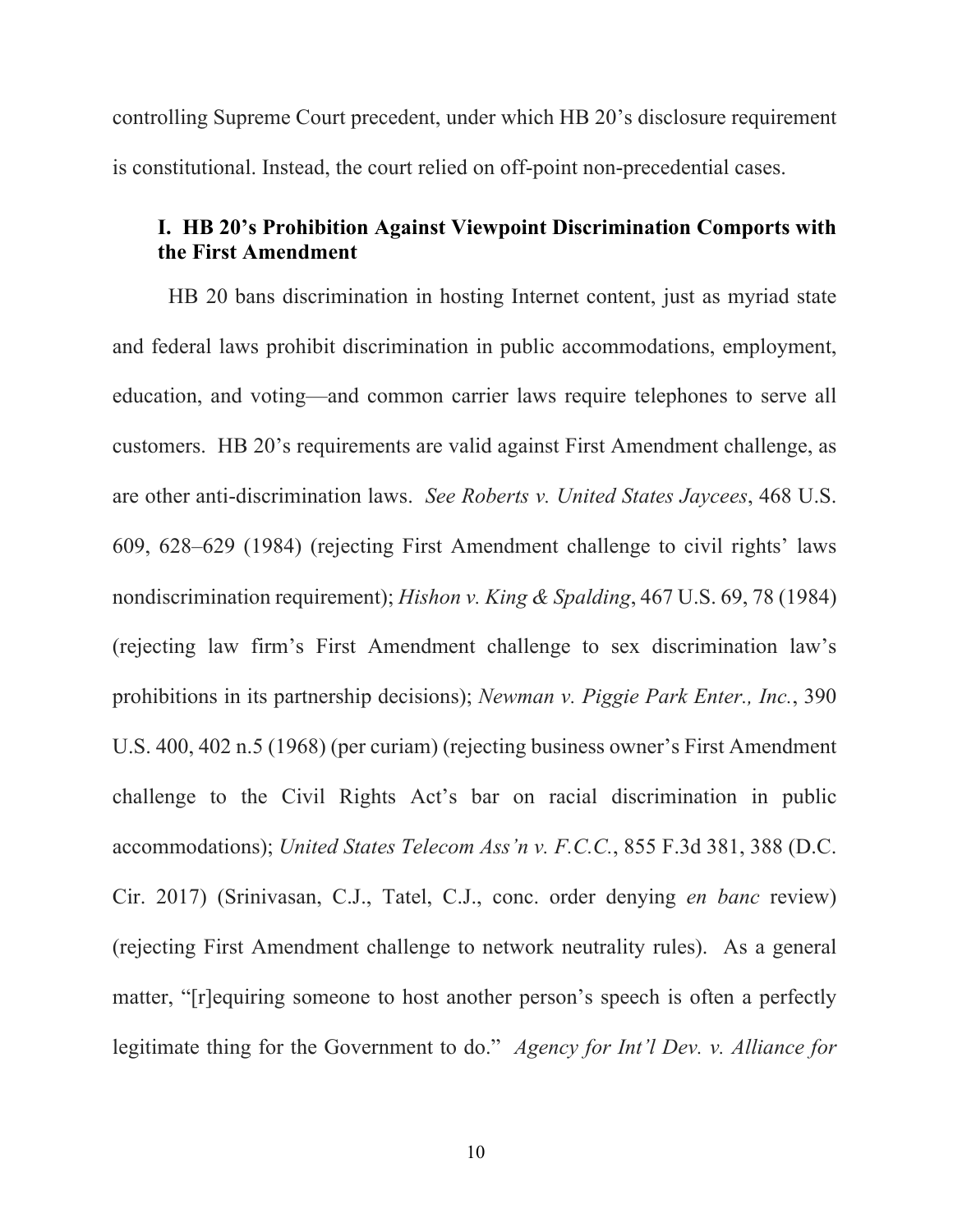*Open Soc'y Int'l, Inc.*, 140 S. Ct. 2082, 2098 (2020) (Breyer, J., dissenting, joined by Ginsburg & Sotomayor, JJ.).

The Supreme Court case most directly on-point, *W. Union Tel. Co. v. James*, 162 U.S. 650 (1896), upheld a Georgia law requiring nondiscrimination in the delivery of electronic messages, requiring telegraph companies to deliver messages with "impartiality and good faith." 162 U.S. 650, 662 (1896). HB 20 updates this principle to social media's hosting decisions.

A hundred years later, the Supreme Court still recognizes different rules for speaking as opposed to hosting or transmitting speech, but has added some new precedent. *See Turner Broad. Sys., Inc. v. F.C.C.*, 512 U.S. 622 (1994); *PruneYard Shopping Ctr. v. Robins*, 447 U.S. 74 (1980); *Rumsfeld v. F. for Acad. & Institutional Rts., Inc.*, 547 U.S. 47 (2006). HB 20 is also constitutional under this newer precedent.

Just as when *James* was decided, states have a deep interest in ensuring that citizens of all viewpoints have the ability to participate in basic aspects of citizenship, including via dominant, privately-held communications networks. As our country experiences intensifying intellectual and partisan polarization, this interest only grows stronger. "The First Amendment's command that government not impede the freedom of speech does not disable the government from taking steps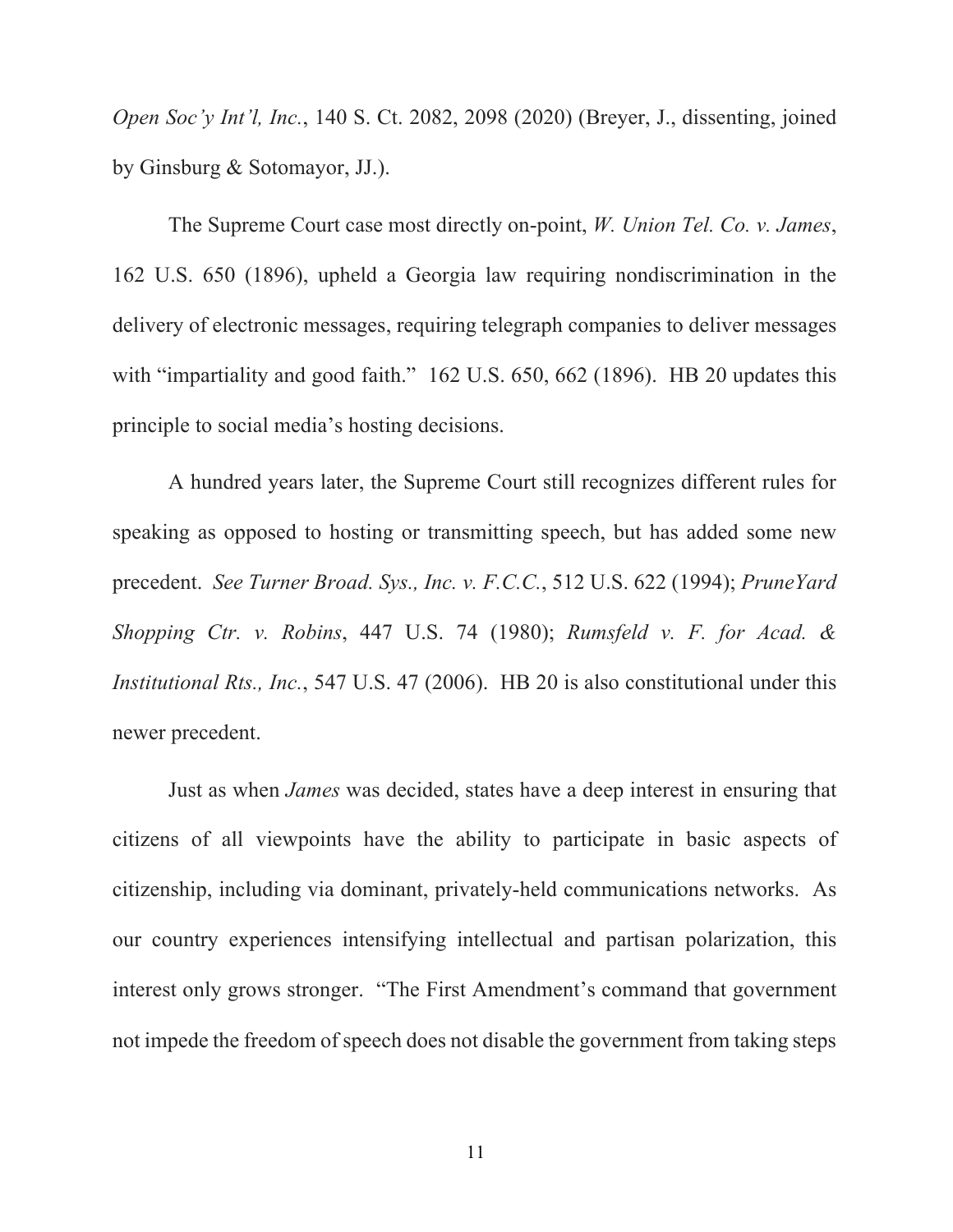to ensure that private interests not restrict . . . the free flow of information and ideas." *Turner Broadcasting System, Inc. v. F.C.C.*, 512 U.S. 622, 657 (1994).

Dominant social media platforms implicate this governmental interest. Social media and the Internet are "the modern public square." *Packingham v. North Carolina*, 137 S. Ct. 1730, 1732 (2017). As the leading First Amendment scholar Eugene Volokh states, "If social media are 'the modern public square,' the law may constitutionally treat them. . . the way physical public squares can be treated." Eugene Volokh, *Treating Social Media Platforms Like Common Carriers?*, 1 J. FREE SPEECH L. 377, 418 (2021).

# **A. The First Amendment Only Prohibits Anti-Discrimination Laws that Force Platforms to Carry Speech as Their "Own Message"**

The First Amendment applies differently to laws that regulate speakers, as opposed to entities that host or transmit speech. It is not true in all contexts "that a private property owner has a First Amendment right not to be forced by the State to use his property as a forum for the speech of others." Volokh, 1 J. Free Speech L. at 415. For instance, in *Turner* the Supreme Court upheld the Federal Communications Commission's (FCC's) cable must-carry regulations under intermediate scrutiny, while common carriers' anti-discrimination obligations receive review approximating rational basis. Similarly, law schools are obligated to host military employers when opening their campuses to recruiters, as *Rumsfeld* established.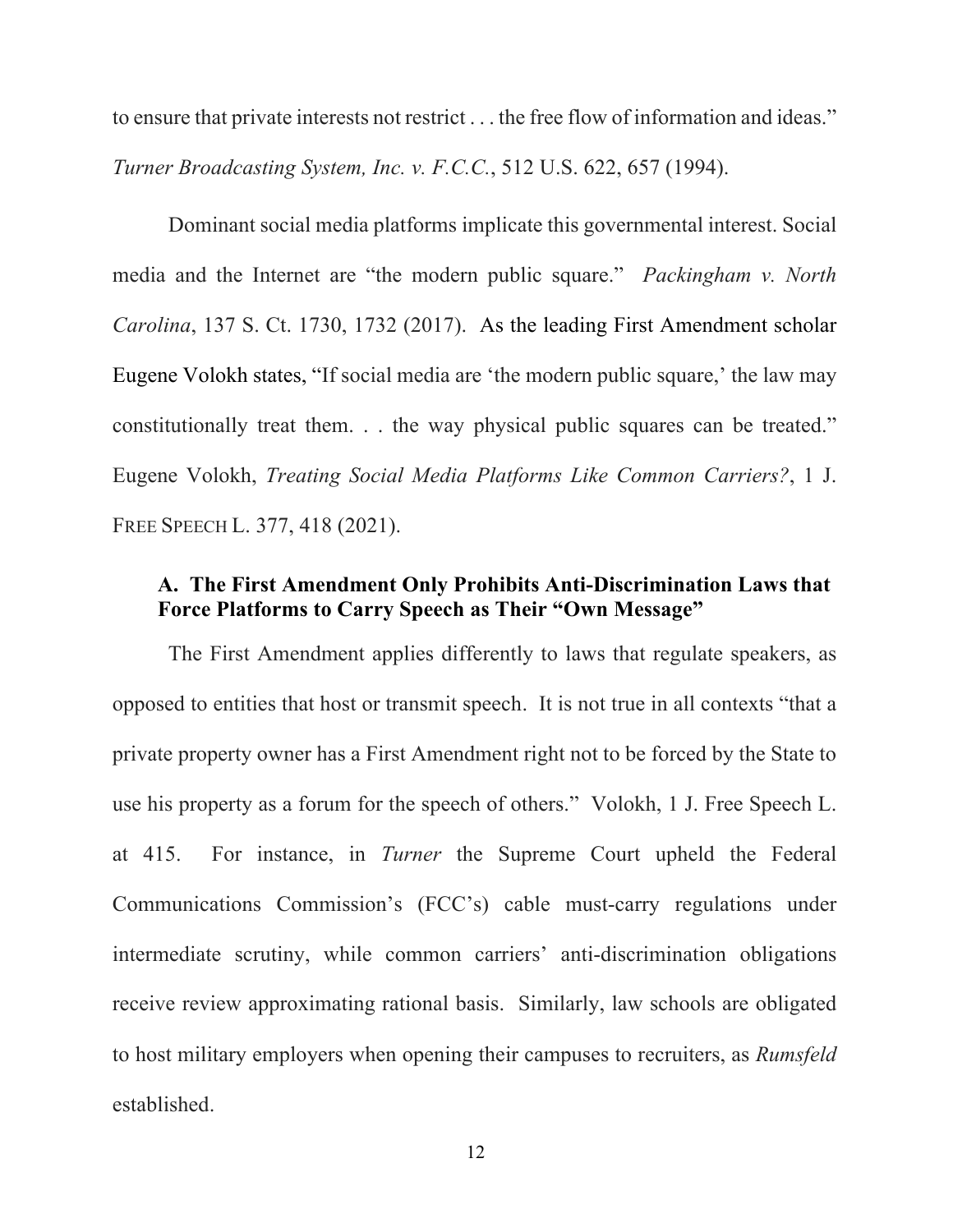The Supreme Court has recognized that when public accommodation and common carriage laws require an entity to communicate a particular message *as its own*, such laws may violate the Constitution. In *Tornillo,* the Supreme Court ruled the First Amendment prohibits a state law from requiring a newspaper editorial page to carry opinions pieces with which it did not necessarily agree, *see Miami Herald Pub. Co. v. Tornillo*, 418 U.S. 241, 258 (1974), and in *Hurley* the Court ruled the First Amendment prohibits a law that has the "effect of declaring the sponsors' [or host's] speech itself to be the public accommodation." *Hurley v. Irish-Am. Gay, Lesbian & Bisexual Grp. of Bos.*, 515 U.S. 557, 573 (1995).

Yet HB 20 stands outside this First Amendment prohibition. For nondiscrimination regulation to cross the First Amendment line, it must lead users to view each individual message on a communications platform, as well as the platform in its entirety, as the platform's "own message." *Rumsfeld*, 547 U.S. at 63. The Supreme Court explains that *Hurley* and *Tornillo* "resulted from the fact that the complaining speaker's own message was affected by the speech it was forced to accommodate." (emphasis added). *Rumsfeld,* 547 U.S. at 63.

In *Hurley,* a parade viewer would consider the expression of each member of the parade, as well as the parade *in toto*, as expressions of the organizers because they are like a "composer" that "selects the expressive units of the parade from potential participants" to an element that "comports with what merits celebration on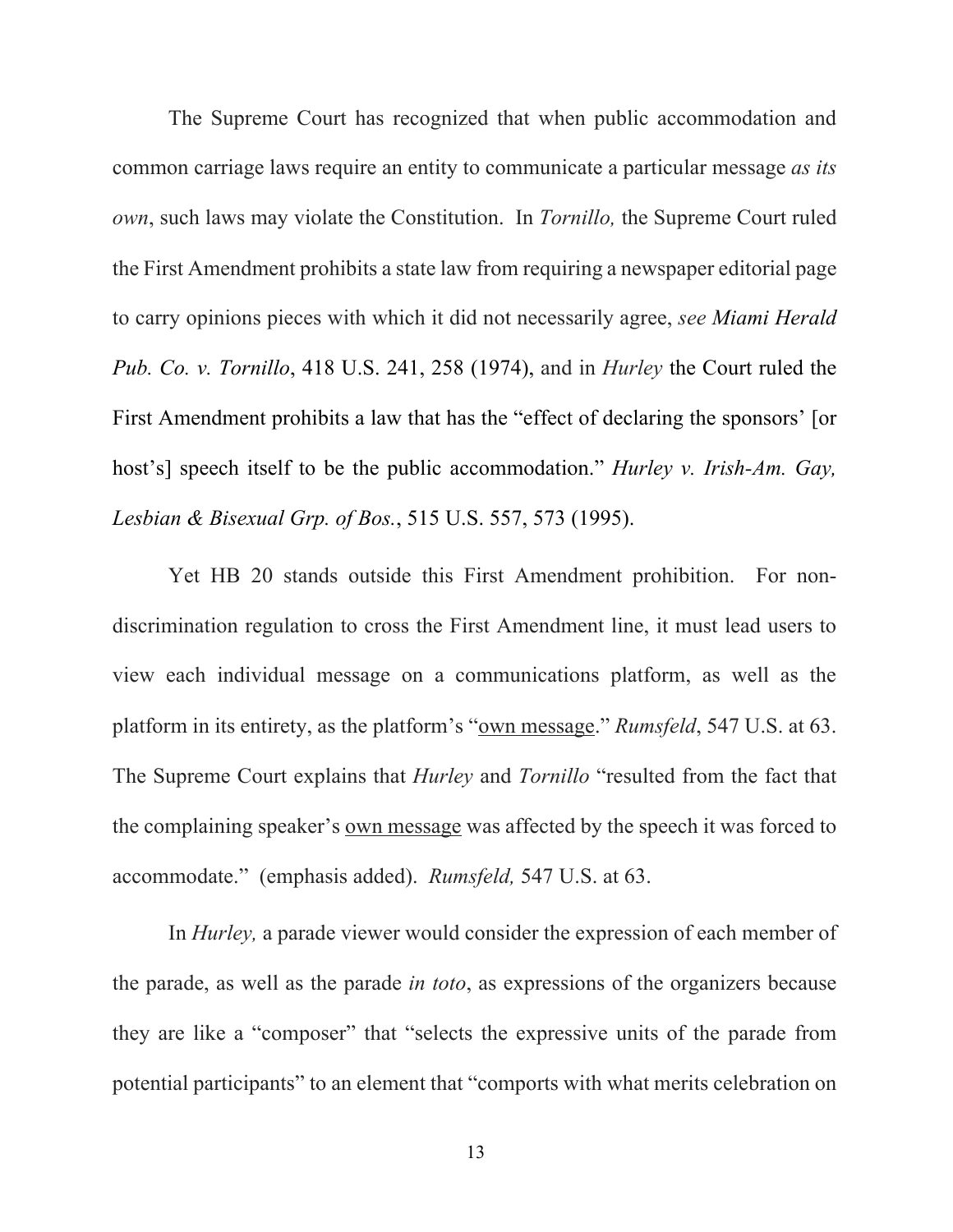that day." *Hurley v. Irish-Am. Gay, Lesbian & Bisexual Grp. of Bos.*, 515 U.S. 557, 574 (1995). Similarly, op-ed page editors may not agree with each opinion piece they run, but each one receives at least some form of implicit editorial endorsement resulting from a careful and exacting selection process. Each carefully-selected oped represents the editors' expression, as does the page as a whole.

In contrast, social media content moderation does not produce its "own message," *Rumsfeld*, 547 U.S. at 63, just as a telephone or telegraph network does not. Rather, people use social media to send and receive messages from their friends and family. Ordinary users neither care about nor detect social media's censorship of private conversations. As evidence submitted to the lower court demonstrates, Motion to Dismiss at 8–9, *NetChoice v. Paxton*, 2021 WL 5755120 (W.D. Tex. Dec. 1, 2021) (No. 1:21-cv-00840-RP) 2021 WL 5937118, social media is for all practical purposes a passive conduit. Even if a platform has a censorship policy, individual messages are not understood to represent the judgment or expression of platform owners.

Neither can it be said that social media as a whole "expresses" a message. As the Supreme Court has found, when law schools "expres[s] their disagreement with the military by treating military recruiters differently. . . these actions were expressive only because the law schools accompanied their conduct with speech explaining it." *Rumsfeld v. F. for Acad. & Institutional Rts., Inc.*, 547 U.S. 47, 66,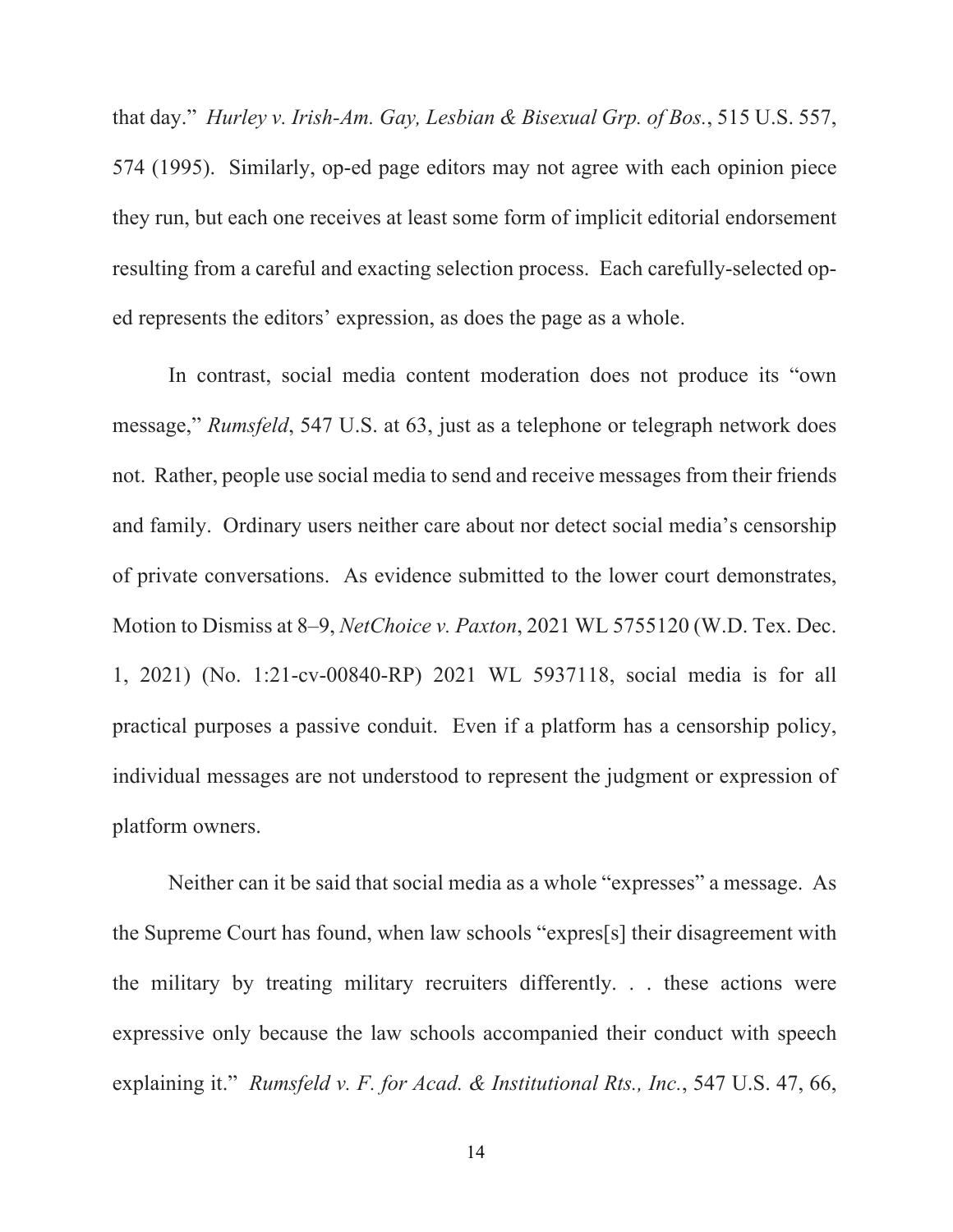(2006). "An observer who sees military recruiters interviewing away from the law school has no way of knowing whether the law school is expressing its disapproval of the military, all the law school's interview rooms are full, or the military recruiters decided for reasons of their own that they would rather interview someplace else." *Id.* And these actions are not entitled to First Amendment protection. *Id.*

In the same way, when internet social media firms "express" their disagreement with certain viewpoints by treating them differently, these actions are only expressive because the platforms accompany their conduct with speech explaining the conduct. Just as no one viewer sees all recruiters interviewing all candidates, so no one user of social media sees the censoring of individuals or covert management of media traffic, which is in effect invisible. These editorial decisions only have meaning in light of other speech, i.e., social media's statements about its actions.

The contention that social media's discriminatory censorship *itself* constitutes a message is not only inconsistent with *Rumsfeld* and *Turner*, but would also upend civil rights and common carriage law. The lower court is "convinced that social media platforms. . . curate both users and content to convey a message about the type of community the platform seeks to foster and, as such, exercise editorial discretion over their platform's content." (Op. 16) Following the court's reasoning, if FedEx were to refuse to deliver packages to a particular racial group, or a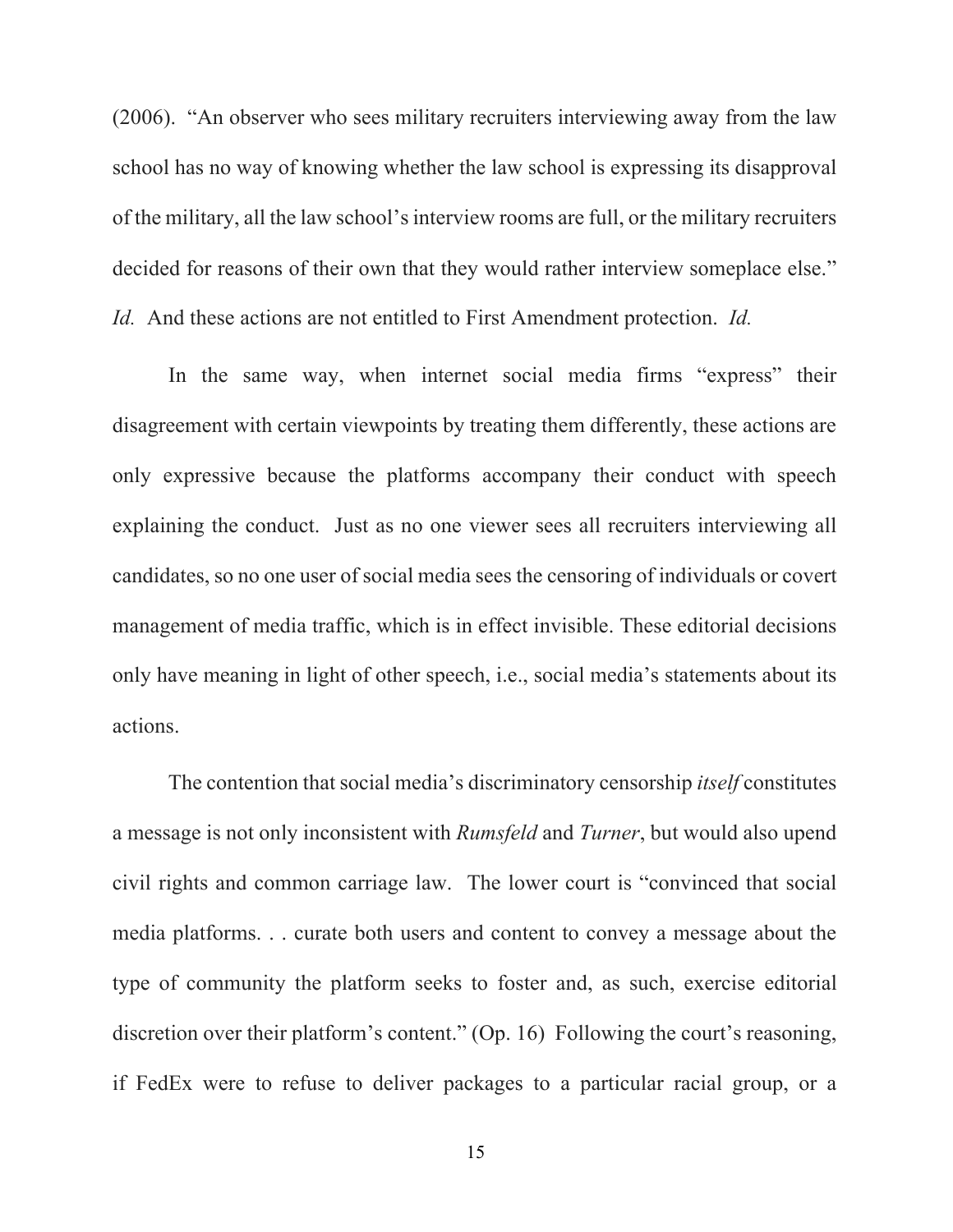restaurant were to refuse to serve members of a particular religion, their discrimination too would "convey a message about the type of community" they seek to create. But the First Amendment does not protect acts of discrimination. *Hishon v. King & Spalding*, 467 U.S. 69, 78 (1984) (rejecting law firm's First Amendment challenge to sex discrimination law's prohibitions in its partnership decisions); *Newman v. Piggie Park Enter., Inc.*, 390 U.S. 400, 402 n.5 (1968) (*per curiam*) (rejecting business owner's First Amendment challenge to the Civil Rights Act's bar on racial discrimination in public accommodations).

# **B. Distinguishing Between Platform's Hosting Speech and Expressing Its Own Message**

The Supreme Court draws a line between an entity hosting speech and expressing its "own message," *Rumsfeld v. F. for Acad. & Institutional Rts., Inc.*, 547 U.S. 47, 63 (2006). Given the importance of maintaining the public square in our ever more polarized society, prohibiting discrimination on dominant social media platforms is a vital government interest. Courts have a duty to act, rather than claim any action involving speech is "expression." For the relevant speech to express the platform's own message, each expression, as well as the platform as a whole, must be reasonably comprehensible and attributable to the social media platform.

To aid in distinguishing between passive hosting and active expression, the Supreme Court has pointed to several factors, treated below in detail: (1) whether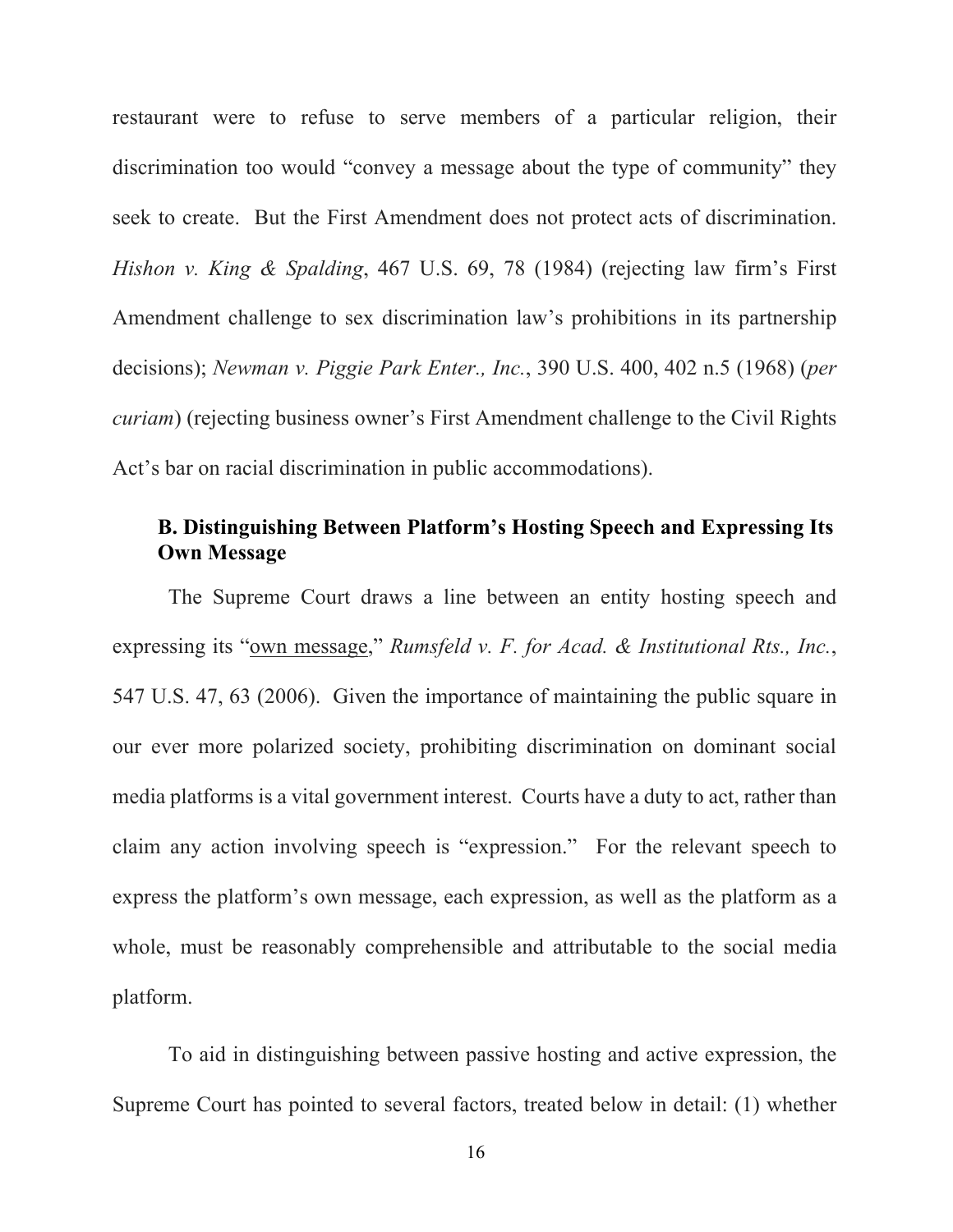there is thorough pre-publication review, not passive transmission; (2) whether viewpoint discrimination expresses any meaning in and of itself; and (3) whether statements by platform users are reasonably attributable to the platform.

Once this line is drawn, HB 20 satisfies either intermediate or rational basis scrutiny, which applies to content-neutral regulation of entities that host speech. And, under the rules announced in *Pruneyard, Turner*, and *Rumsfeld,* let alone the hundreds of years of common carrier law*,* HB 20 survives First Amendment scrutiny.

# 1. Social Media Platforms do not Perform Thorough Pre-Publication Review, but rather Act as Passive Conduits

When the hosting entity has ample time and resources to conduct careful prepublication review, the First Amendment will protect its editorial decision from regulation. In *Tornillo*, for instance, the Court observed that "[a] newspaper is more than a passive receptacle or conduit for news, comment, and advertising. The choice of material to go into a newspaper, and the decisions made as to limitations on the size and content of the paper. . . constitute the exercise of editorial control and judgment." 418 U.S. at 258. The editors are intimately involved with each editorial selected and "compose," to use the word in *Hurley*, a coherent message out of individual ones.

A newspaper, given its capacity limitations, *by necessity* exercises powerful editorial control over its content. In contrast, a social media firm is a conduit. It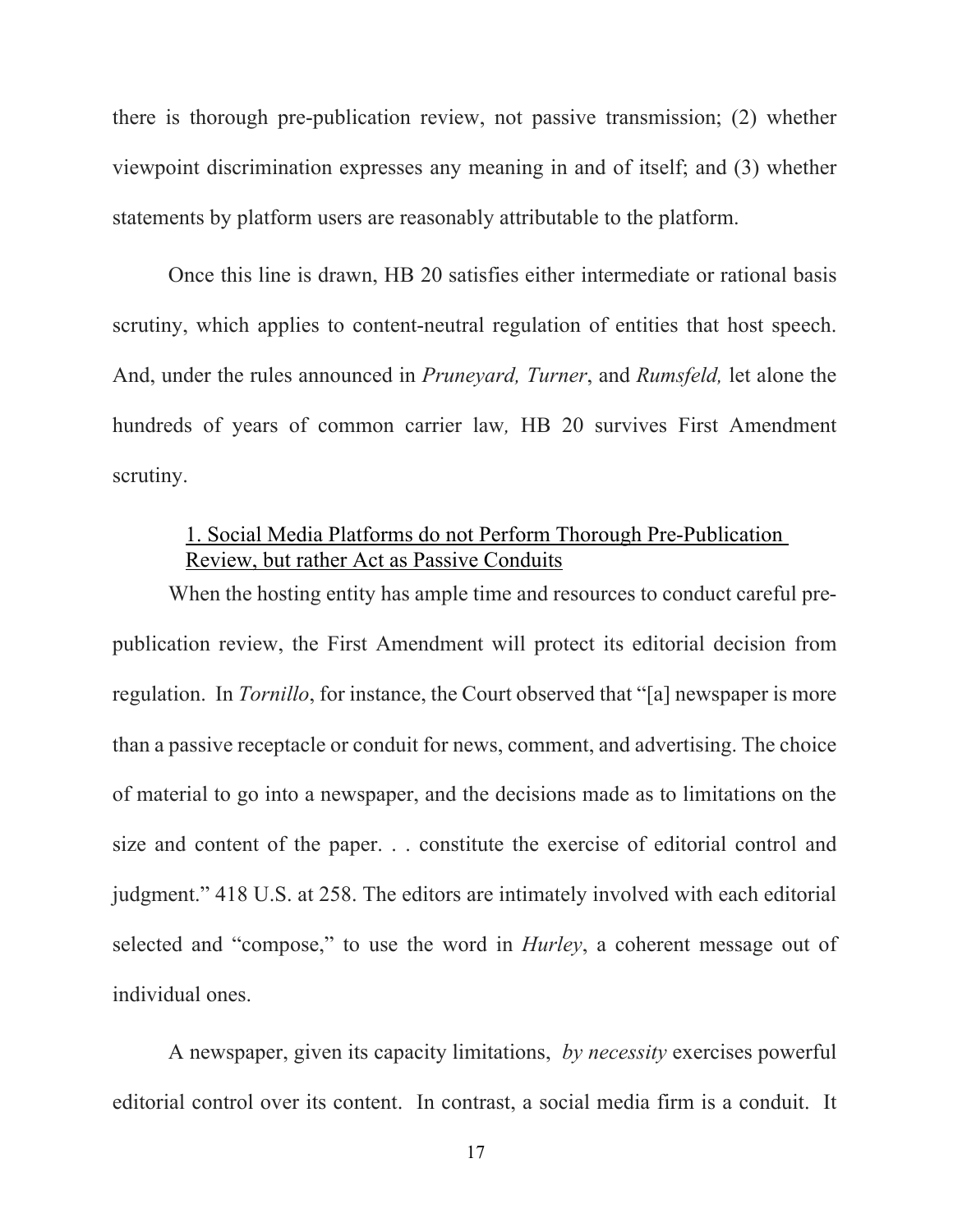rarely edits, and its practically-infinite bandwidth makes it unlike a spaceconstrained newspaper. Non-discrimination requirements therefore do not burden the platform's *own* speech.

In *Hurley*, the Court described the deliberation and control parade organizers exercised when permitting a group to march in the St. Patrick's Day Parade. "Rather like a composer, the [parade organizer] selects the expressive units of the parade from potential participants, and though the score may not produce a particularized message, each contingent's expression in the Council's eyes comports with what merits celebration on that day." 515 U.S. at 574.

On the other hand, social media firms cannot claim to exercise the control of "composers." Their minimal editorial control renders their platforms passive conduits. Users compose messages with no editorial control in well over 99% of the cases. Motion to Dismiss at 8–9, *NetChoice v. Paxton*, 2021 WL 5755120 (W.D. Tex. Dec. 1, 2021) (No. 1:21-cv-00840-RP) 2021 WL 5937118.

Without this editorial control, social media platforms do not compose coherent or comprehensible messages from the billions of individual messages they carry. Rather, they exercise even less editorial control than in *Turner.* In *Turner,* the Supreme Court described cable as mostly a "conduit," and its description applies to the hosting/transmission functions of a social media platform. "Once the cable operator has selected the programming sources, the cable system functions, in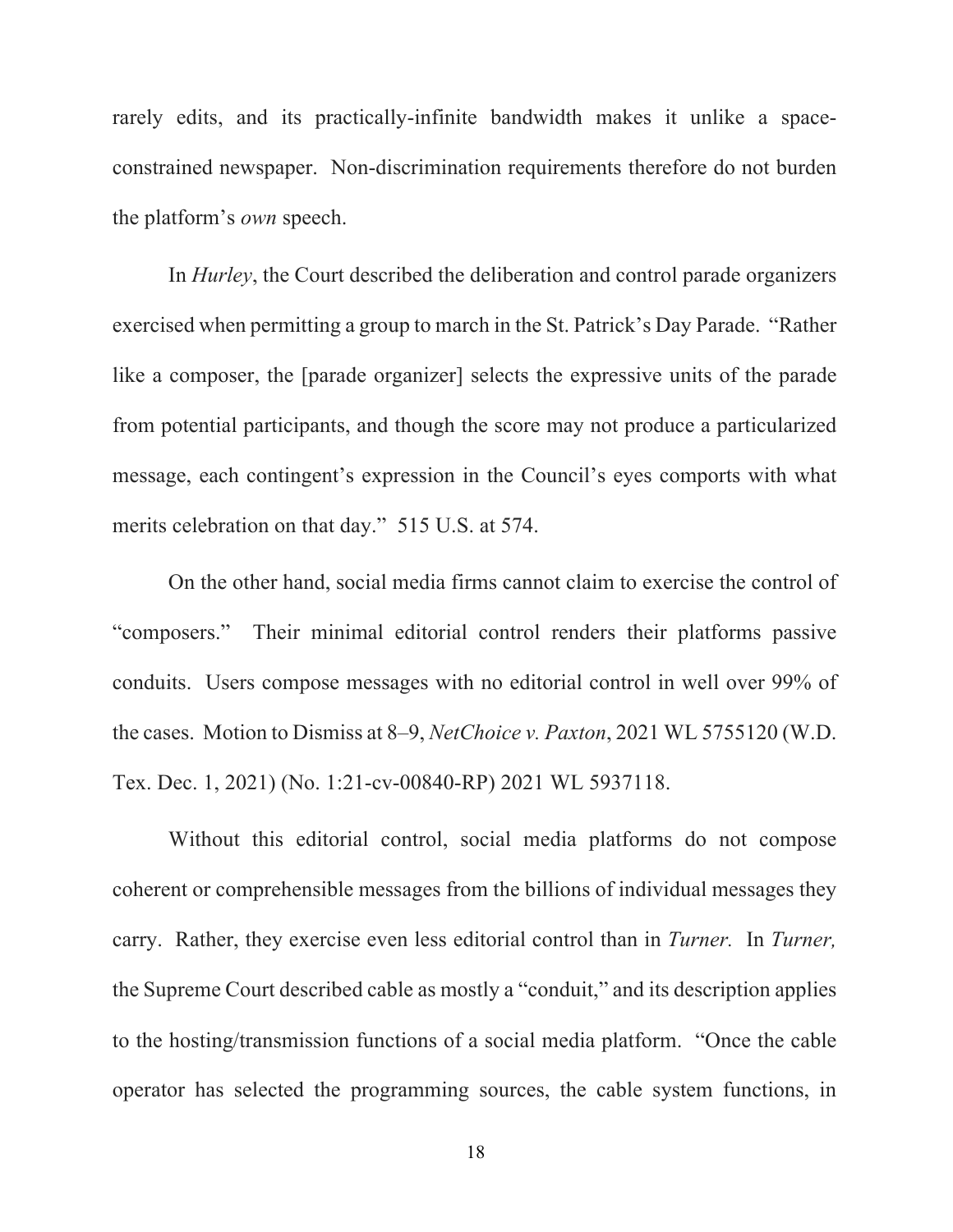essence, as a conduit for the speech of others, transmitting it on a continuous and unedited basis to subscribers." 512 U.S. at 629.

 Finally, with respect to access control, social media is closely analogous to a "shopping center [which] by choice of its owner is not limited to [its] personal use. It is instead a business establishment that is open to the public to come and go as they please." *PruneYard Shopping Ctr. v. Robins, 447 U.S. 74, 87 (1980*). Similarly, social media is "open to the public" in that it makes invitations to the public to enter. Anyone can open an account, and there is no editorial pre-selection of publishers.

# 2. Platforms' Viewpoint Discrimination Conveys no Meaning or Expression in and of Itself

The billions of messages social media networks carry are largely private conversations. A user or observer would not understand the messages to represent social networks' editorial judgment. Moreover, an observer would not perceive thousands of largely invisible discriminatory acts of censorship or promotion as conveying social media's "own message." *Rumsfeld v. F. for Acad. & Institutional Rts., Inc.*, 547 U.S. 47, 63 (2006).

In *Rumsfeld*, the Court explained that discrimination against military recruiters at law schools fails to form a coherent message capable of First Amendment protection. "[L]aw schools 'expressed' their disagreement with the military by treating military recruiters differently from other recruiters. But these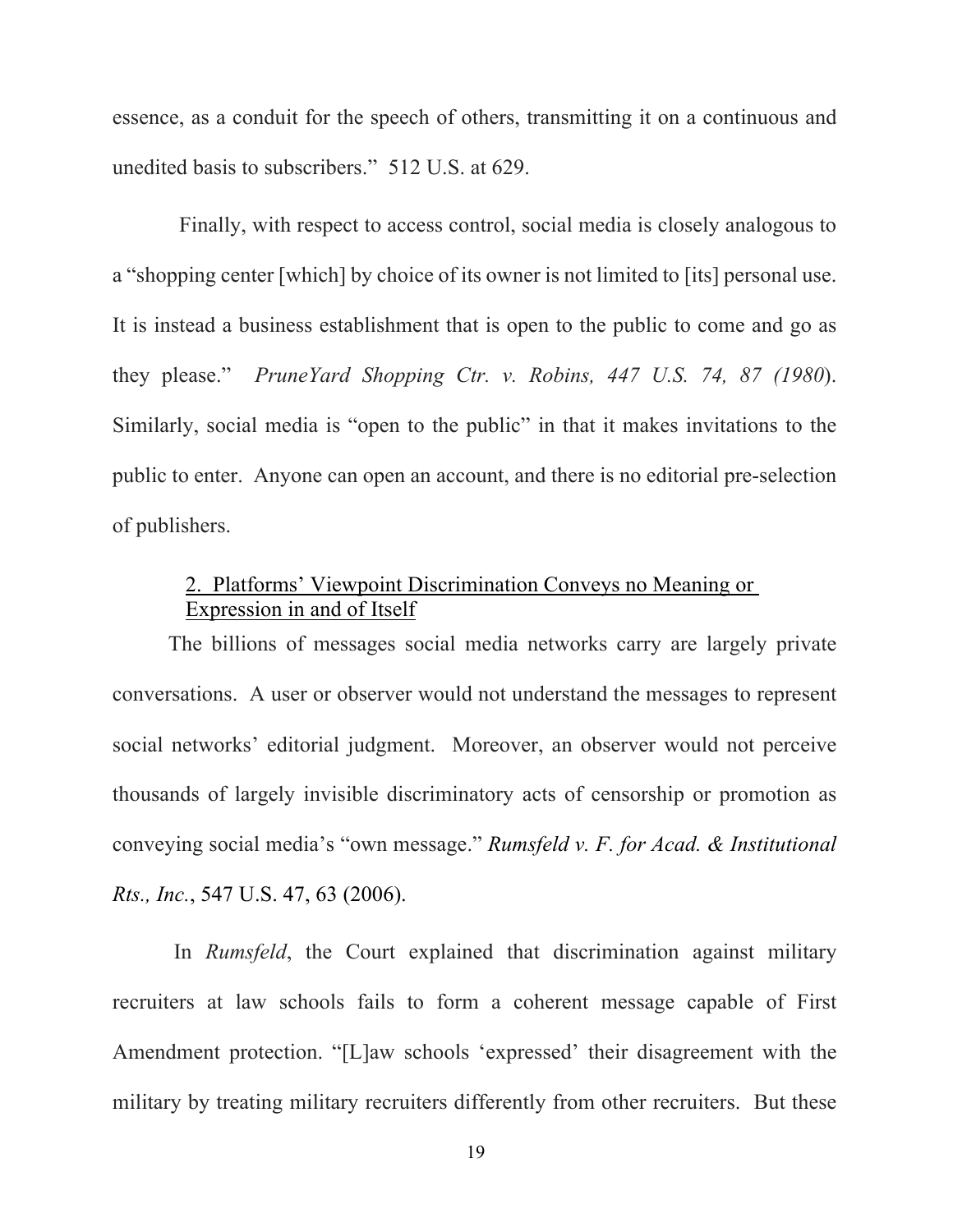actions were expressive only because the law schools accompanied their conduct with speech explaining it…. An observer who sees military recruiters interviewing away from the law school has no way of knowing whether the law school is expressing its disapproval of the military." *Id.* at 66 (2006).

Similarly, the social media's discriminatory acts of censorship and promotion express nothing in and of themselves. As in *Rumsfeld,* these acts only convey meaning in light of social media platforms' speech *about* their own acts, such as the speech in their own postings and tweets. The First Amendment protects their speech, not their acts.

The Supreme Court rejected open access and non-discrimination requirements in *Tornillo* and *Hurley* precisely because a newspaper's op-ed page and the St. Patrick's Day parade offered a coherent, carefully-curated message. The *Hurley* Court found that "[p]arades are public dramas of social relations, and in them performers define who can be a social actor and what subjects and ideas are available for communication and consideration." 515 U.S. at 568, *citing* S. DAVIS, PARADES AND POWER: STREET THEATRE IN NINETEENTH–CENTURY PHILADELPHIA (1986). Because a parade *is* the speech of organizers, the organizers "define who can be a social actor and what subjects are available." *Id.* The Court explained, "once the expressive character of both the parade and the marching GLIB contingent is understood, it becomes apparent that the state courts' application of the statute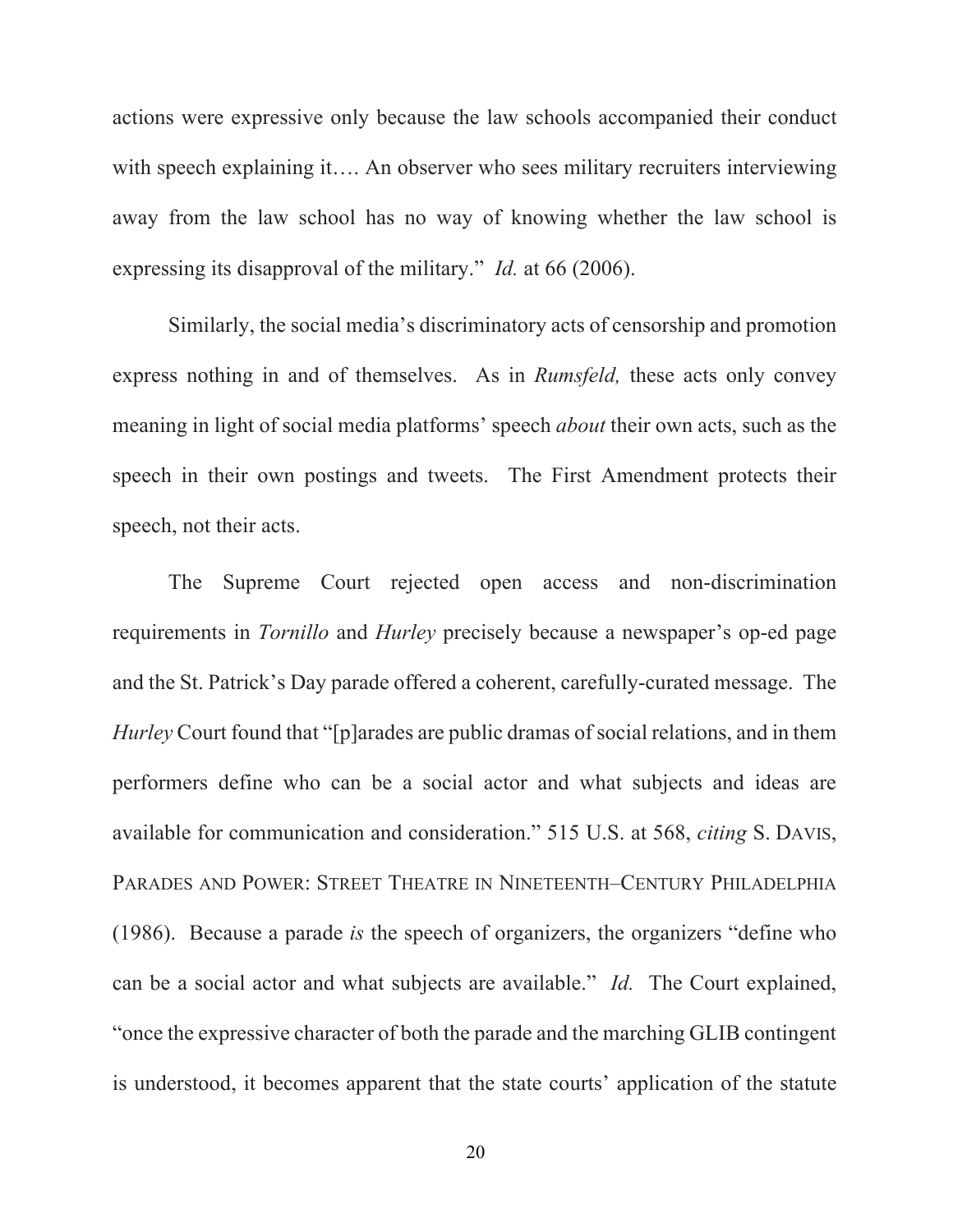had the effect of declaring the sponsors' speech itself to be the public accommodation." *Id.* at 573.

#### 3. User Messages are not Attributable to the Platforms

The South Boston Allied War Veterans Council ("Veterans Council"), an unincorporated nonprofit association of individuals elected from various South Boston veterans' groups, organizes the St. Patrick's Day Parade. As the Supreme Court found and according to its 990s to this day, the Council's primary mission is "to organize the annual St. Patrick's Day Parade in South Boston." U.S. DEPT. OF THE TREASURY, INTERNAL REVENUE SERV., FORM 990, ALLIED WAR VETERANS COUNCIL OF SOUTH BOSTON (2016), https://apps.irs.gov/pub/epostcard/ cor/043470309\_201612\_990EO\_2018041915264697.pdf.

The Veterans Council's *raison d'être* was the parade. Each marching organization had the Council's imprimatur, and the Veterans Council combined them into its own message. As the Supreme Court explained, "[s]ince every participating unit affects the message conveyed by the private organizers, the state courts' application of the statute produced an order essentially requiring petitioners to alter the expressive content of *their* parade." *Hurley*, 515 U.S. at 572-573. In contrast, no one would ever say that individual posts or tweets hosted by social media firms are *their* posts, as opposed to users'.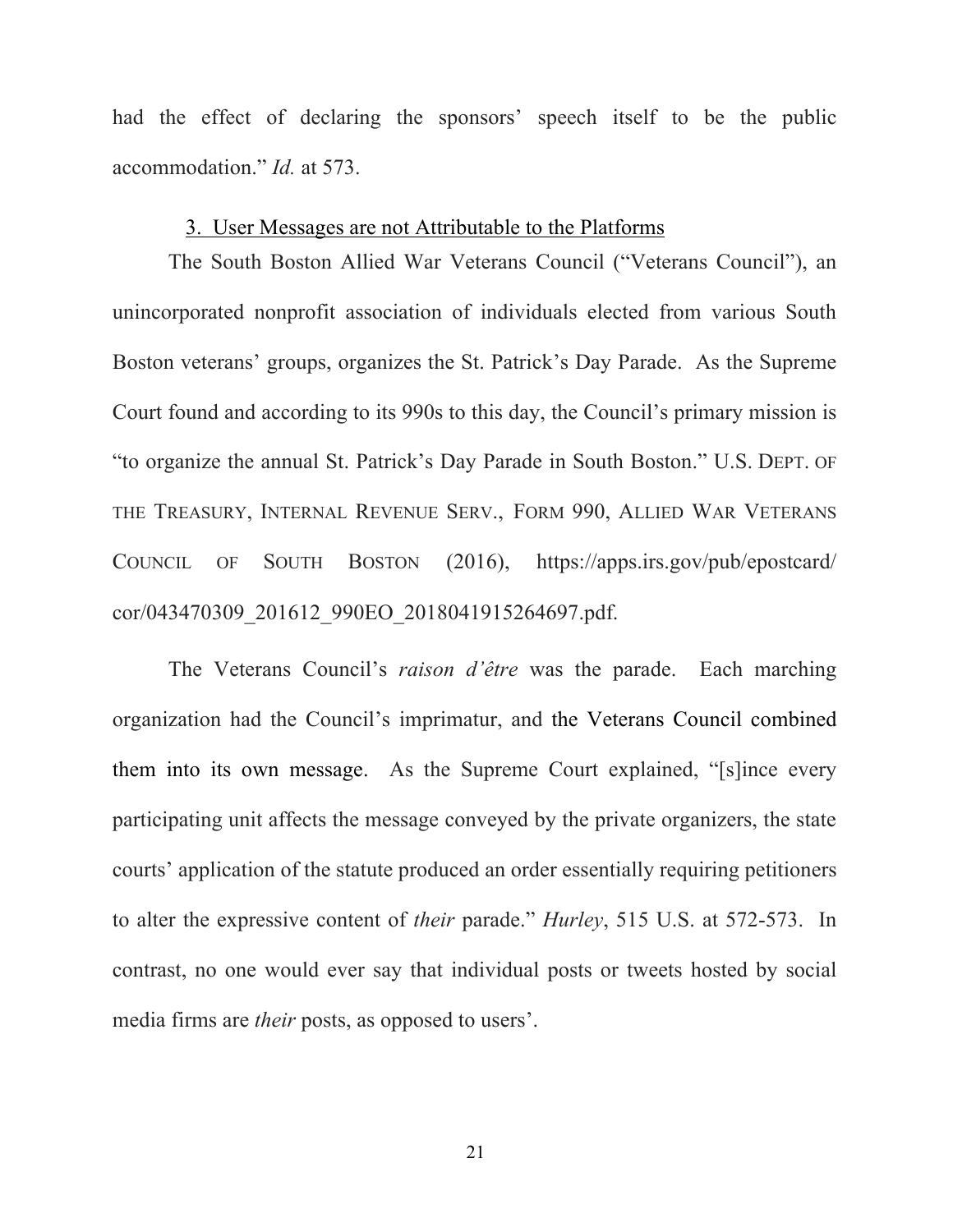In *Tornillo*, Miami Herald's op-ed could be identified with its editors' judgment. The Supreme Court stated that "[a] newspaper is more than a passive receptacle or conduit for news, comment, and advertising. The choice of material to go into a newspaper, and the decisions made as to limitations on the size and content of the paper, and the treatment of public issues and public officials—whether fair or unfair—constitute the exercise of editorial control and judgment." 418 U.S. at 258. Editors may not agree with every op-ed they publish but do judge each piece worthy of readers' attention.

Commenting on *Tornillo* and *Hurley,* the Supreme Court in *Rumsfeld* said that "the compelled-speech violation in each of our prior cases, however, resulted from the fact that the complaining speaker's *own message* was affected by the speech it was forced to accommodate." *Rumsfeld v. F. for Acad. & Institutional Rts., Inc.*, 547 U.S. 47, 63 (2006) (emphasis added). Here, social media firm's *own message* cannot be said to be affected by requiring firms to refrain from discrimination. They may tweet or post as much as they'd like. Most social networks have their own individual accounts, which post content representing the companies on the platform. *See, e.g.,* https://twitter.com/twitter; https://www.facebook.com/Meta/; https://www.youtube.com/google

Similarly, in *Turner*, the television stations' speech was not attributed to the hosting cable systems. "Given cable's long history of serving as a conduit for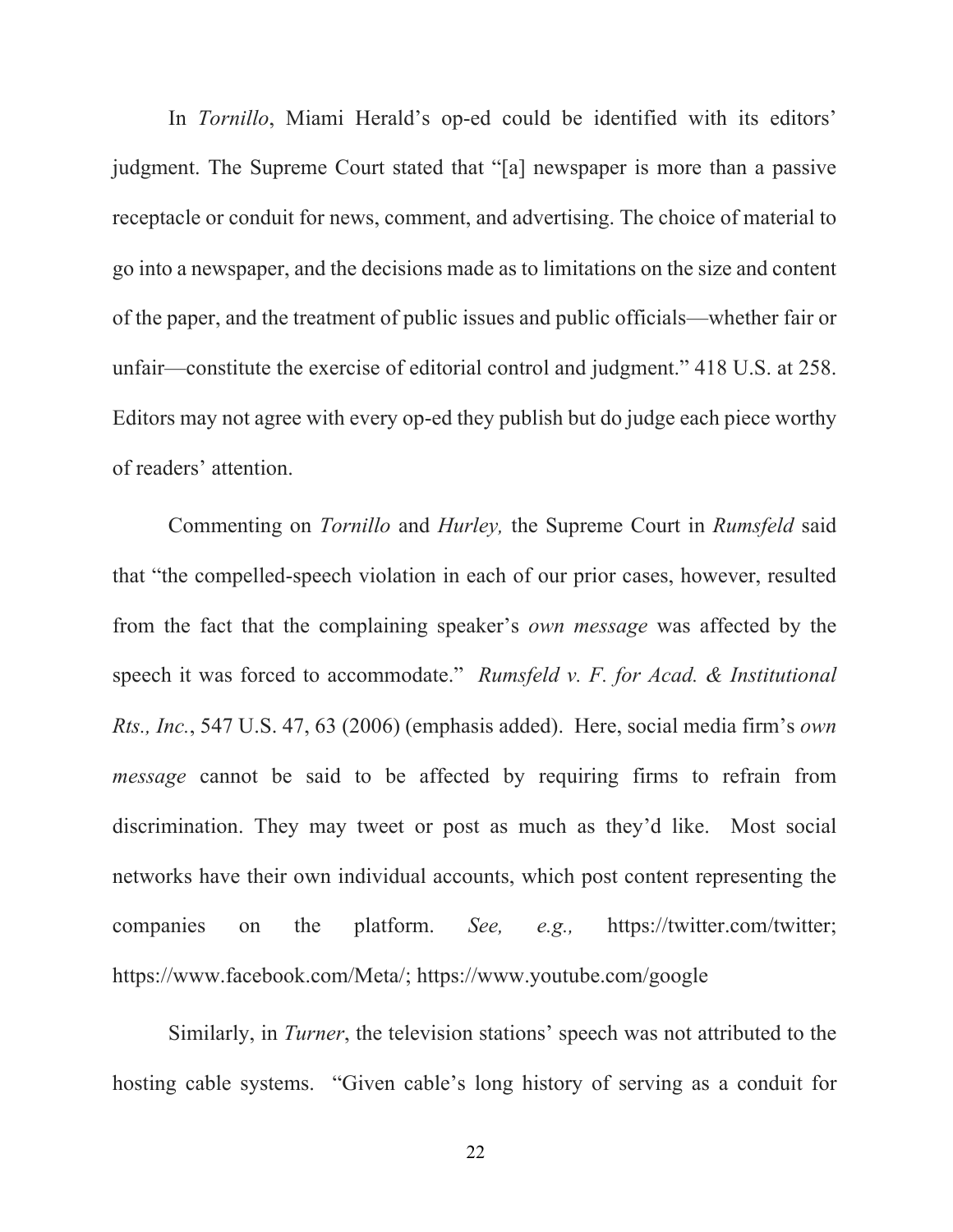broadcast signals, there appears little risk that cable viewers would assume that the broadcast stations carried on a cable system convey ideas or messages endorsed by the cable operator." *Turner*, 512 U.S. at 655. In *Pruneyard,* the Court stated that the "views expressed by members of the public in passing out pamphlets or seeking signatures for a petition thus will not likely be identified with those of the owner [the shopping center]." 447 U.S. at 87.

In contrast, when it comes to social media, there is no attribution of carried messages as the platform's own speech. Facebook and Twitter vociferously defend their right to carry (liability free under section 230) content that encourages terrorism, sexual assault, and harassment, as well as messages from the world's most infamous dictators and tyrants. Defending itself against claims for aiding and abetting terrorism, Facebook urges that "CDA protects neutral platforms like Facebook from suit over content posted by third parties" . . . even in its "provision" of accounts and services to HAMAS." Brief, *Force v. Facebook, Inc.*, 934 F.3d 53 (2d Cir. 2019) (No. 19-859), 2018 WL 4944738 at 3, 18. While most would attribute an op-ed selection to its editors and a parade to its organizers, Facebook and Twitter expect that people do not attribute to them the speech of terrorists or advocates of child pornography.

The social media platforms are Lewis Carroll's proverbial Humpty-Dumpty, exclaiming that a statement is theirs when they say it is theirs. They claim content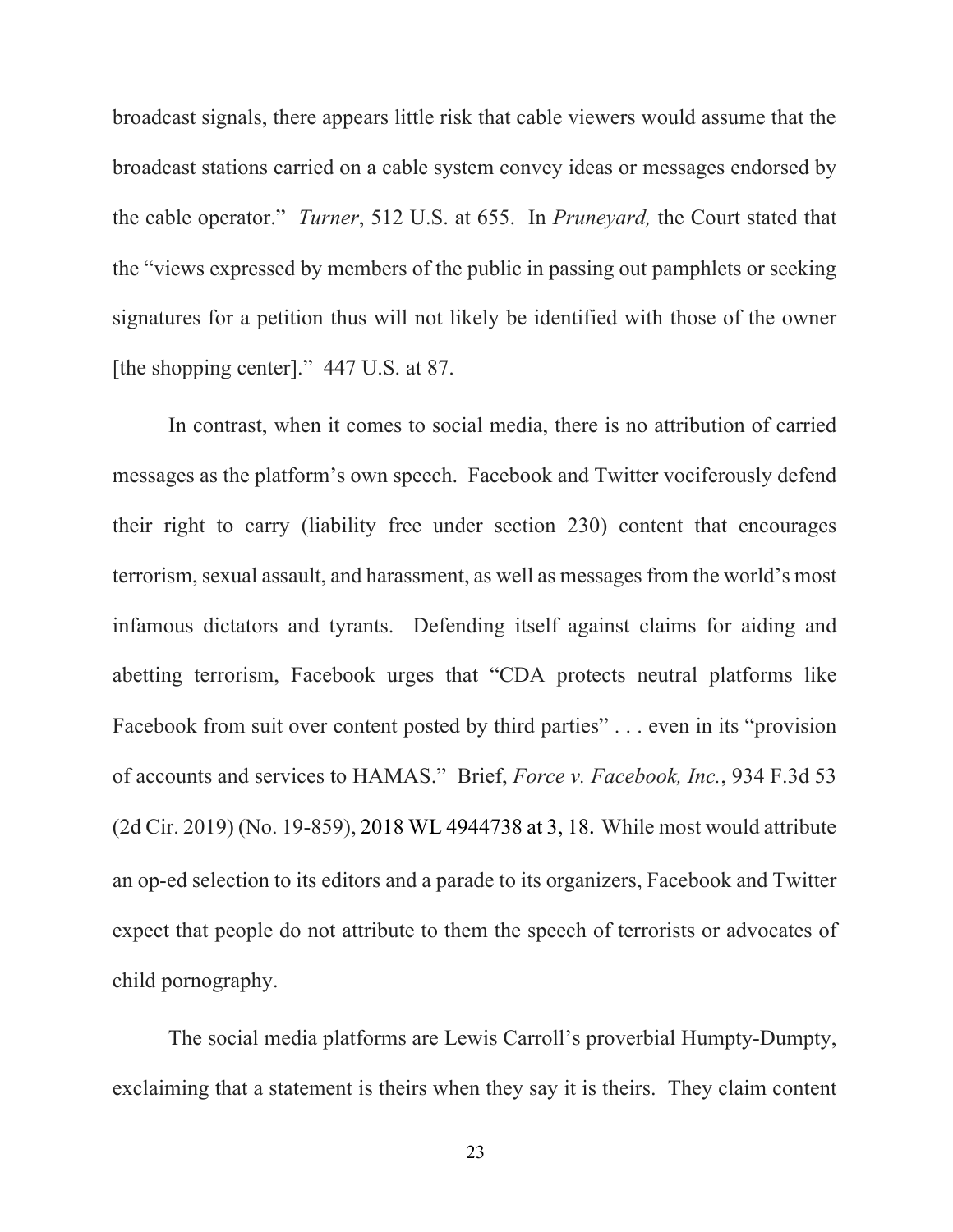moderation, but not terrorism. Whether or not the social media firms sincerely believe this distinction does not matter. The relevant question is whether the cacophony of voices they host creates a coherent message attributable to them. The answer is no.

#### **C. HB 20 Satisfies First Amendment Scrutiny**

The *Turner* opinions upheld the Federal Communications Commission's (FCC's) so-called must-carry regulations that required cable systems to set aside a portion of their channels for local over-the-air broadcasters. At the time of the decisions, the mid-1990s, the FCC-mandated set-aside was not trivial. With the average cable system offering around fifty channels, carriage of the local broadcasters—as well as the other public interest, education, and government programming, likely reflected between 10–20% of systems' programming content. The Court upheld the FCC's mandates on grounds that also demonstrate HB 20's constitutionality.

Like the must-carry rules, HB 20 is a content-neutral regulation of speech because it "impose[s] burdens and confer[s] benefits without reference to the content of speech." *Turner Broad. Sys., Inc. v. F.C.C*., 512 U.S. 622, 643 (1994). HB 20 is not designed to favor or disadvantage speech of any particular content. Rather, as in *Turner*, it is "meant . . . preserve access" in a nondiscriminatory way to "diverse viewpoints." *Id.* at 646.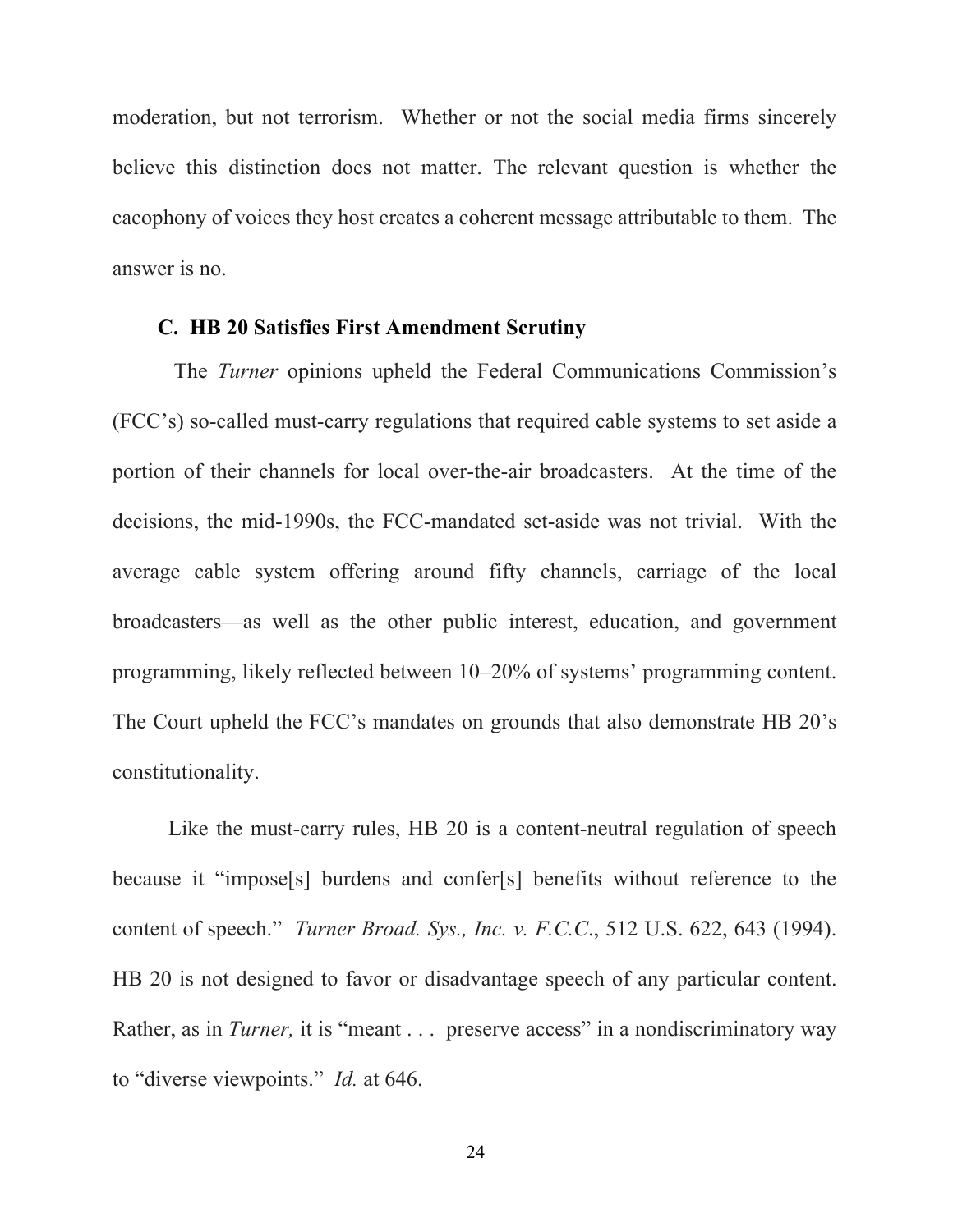HB 20 furthers a substantial government interest. Like *Turner*, HB 20 curbs the "potential for abuse of this private power over a central avenue of communication." The "First Amendment's command that government not impede the freedom of speech does not disable the government from taking steps to ensure that private interests not restrict, through physical control of a critical pathway of communication, the free flow of information and ideas." *Id.* at 657.

Similarly, HB 20 follows the "basic tenet of national communications policy that 'the widest possible dissemination of information from diverse and antagonistic sources is essential to the welfare of the public.'" *Turner Broad. Sys., Inc. v. F.C.C*., 520 U.S. 180, 192 (1997), quoting *Turner,* 512 U.S., at 663–64.

Applying intermediate scrutiny, a statute is upheld if it "further[s] an important or substantial governmental interest unrelated to the suppression of free speech, provided the incidental restrictions did not burden substantially more speech than is necessary.'" *Id.* at 186.

# 1. The *Turner* Must-Carry Regulations and HB 20 Further the Same Substantial Governmental interest, and HB 20 is More Narrowly Tailored

The interest HB 20 addresses is nearly identical to that which the FCC mustcarry regulations in *Turner* furthered. There, the Court reaffirmed the principle that "it has long been a basic tenet of national communications policy that 'the widest possible dissemination of information from diverse and antagonistic sources is essential to the welfare of the public.'" *Turner,* 512 U.S., at 663–664. In the same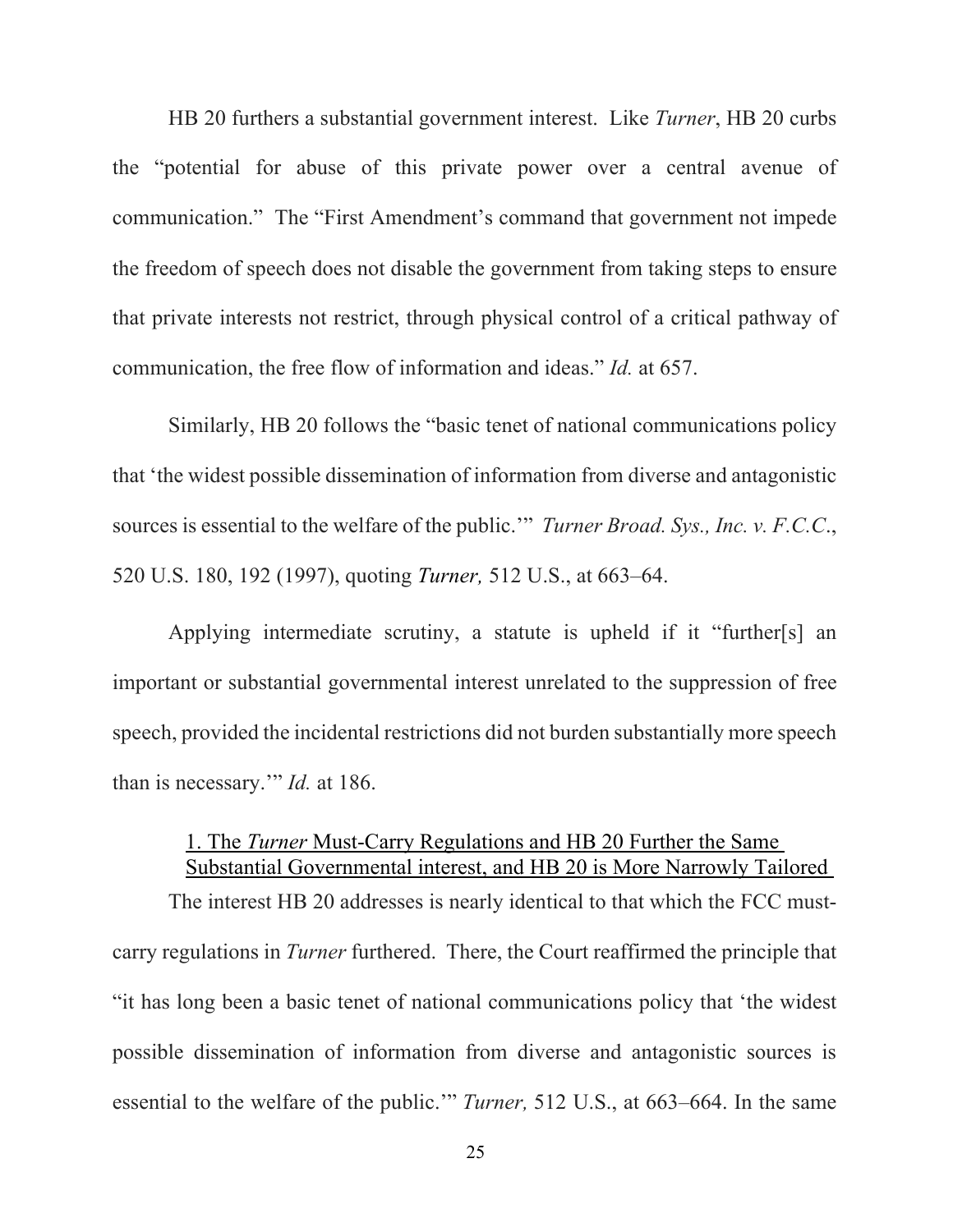way, HB 20 advances Texas's interest in "free and unobstructed use of public forums and of the information conduits." (Op. 27).

HB 20 is more narrowly tailored than the must-carry regulations. "[T]he essence of narrow tailoring" is "focus[ing] on the source of the evils the [Government] seeks to eliminate [without] significantly restricting a substantial quantity of speech that does not create the same evils." *Ward v. Rock Against Racism*, 109 S. Ct. 2746, 2758 n.7 (1989). In *Turner,* the cable system had to relinquish a large portion of its channel lineup to regulatory command. But, given the bandwidth of social media companies, HB 20 does not restrict the social media firms' ability to speak. Just as in *Rumsfeld,* the platforms remain "free under the statute to express whatever views they may have." 547 U.S. at 60. .

## 2. HB 20 Imposes upon First Amendment Interests to a much Lesser Degree than the FCC Regulations at Issue in *Turner*

A cable system exercises "editorial discretion over which stations or programs to include in its repertoire." *Turner Broad. Sys., Inc. v. F.C.C., 512 U.S. 622*, 636 *(1994*). But "[o]nce the cable operator has selected the programming sources, the cable system functions . . . as a conduit for the speech of others, transmitting it on a continuous and unedited basis to subscribers." *Id.* at 629.

Cable systems exercise more editorial discretion over their television channels than social media firms exercise over their billions of accounts. In the 1990s, cable systems typically had thirty to sixty channels, and deciding which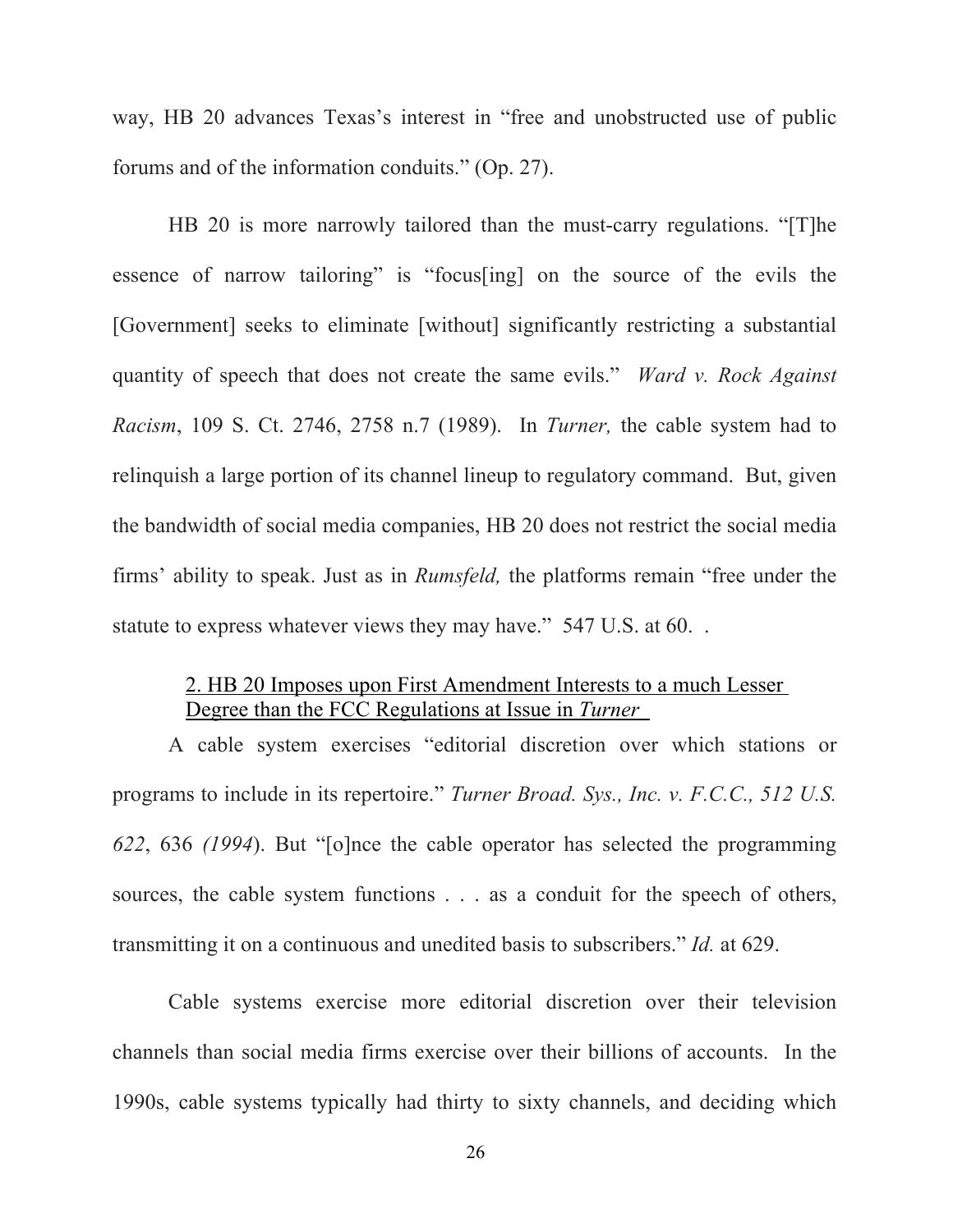networks to carry constituted a major editorial decision. But social media firms let anyone produce content. Their services are offered generally to the public: anyone can open an account, with *no* prior approval.

In *Turner,* the Court ruled that the FCC set-aside regulations burdened the First Amendment rights of cable systems "in two respects: The rules reduce the number of channels over which cable operators exercise unfettered control, and they render it more difficult for cable programmers to compete for carriage on the limited channels remaining." *Id.* at 636–37.

HB 20 impinges upon social media companies to a much lesser degree. First, unlike a cable system, social media lacks editorial discretion as to "select[ing] the programming sources." *Id.* at 629. Instead, they make general offers to the public to open accounts, and exercise *no* editorial selection over account creation. Second, HB 20 does not "limit the number of channels. . . for social media to compete on." Rather, social media's effectively-infinite bandwidth renders it immune from editorial decision-making; it can always add content. Unlike the state law in *Tornillo*, which "compelled. . . cost in printing and composing time and materials and in taking up space that could be devoted to other material the newspaper may have preferred to print," social media "is not subject to the finite technological limitations of time." 418 U.S. at 256–57. And, given how few messages the social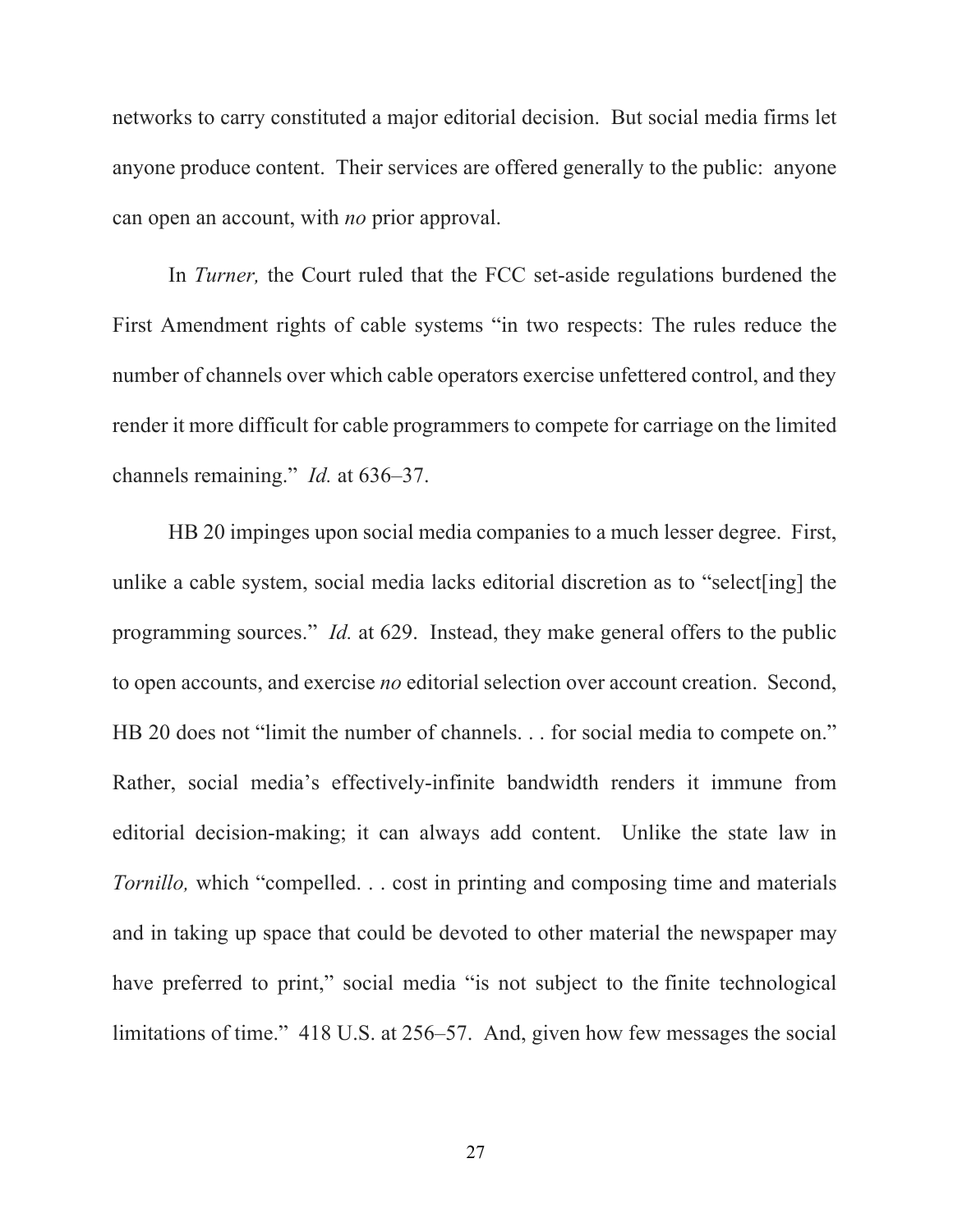media companies review or censor, HB 20 would have a non-recognizable impact upon social media's functioning, even as conduit.

## **II. Texas May Lawfully Regulate Social Media Platforms as Common Carriers**

HB 20 is also consistent with the First Amendment because the platforms are common carriers subject to "special regulations" on account of the public function they perform. *United States Telecom Ass'n v. F.C.C.*, 825 F.3d 674, 741 (D.C. Cir. 2016).1 . With common carriers, there is an "absence of any First Amendment concern" for government anti-discrimination mandates. *Id.* Common carrier law addresses situations where there are reasons to have a concentrated market, but open access is necessary. *See generally*, Christopher Yoo, *The First Amendment, Common Carriers, and Public Accommodations: Net Neutrality, Digital Platforms, and Privacy*, 1 J. Free Speech L. 463, 467 (2021).

"Common carriers have long been subject to nondiscrimination and equal access obligations akin to those imposed by the rules without raising any First Amendment question." *U.S. Telecom Ass'n v. F.C.C*, 825 F.3d 674, 740 (D.C. Cir. 2016). *See also*, *F.C.C. v. League of Women Voters of California,* 468 U.S. 364, 378 (1984) (noting that broadcasters had First Amendment rights against compelled

<sup>1</sup> *US Telecom* ultimately ruled against First Amendment protections for common carriers and did not discuss the status of social media. At most, it noted that a "curated" Internet experience, which differs from the openness promised by major social networks, theoretically "*might* then qualify as a First Amendment" speaker other circumstances. *U.S. Telecom Ass'n v .F.C.C.*, 825 F.3d 674 (D.C. Cir. 2016).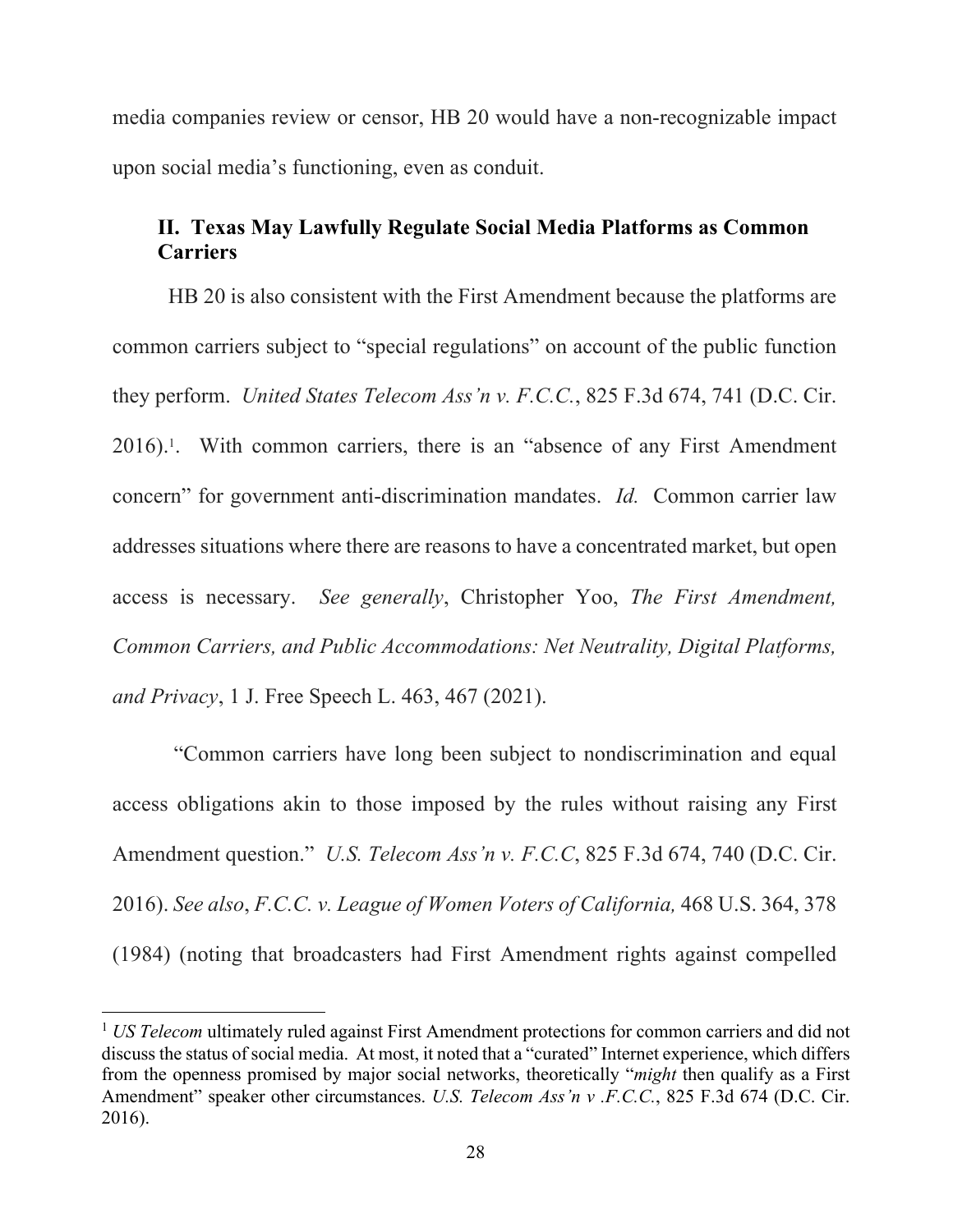speech, "unlike common carriers."); *Denver Area Educational Telecommunications Consortium, Inc. v. F.C.C*, 518 U.S. 727, 739 (1996) (plurality opinion) (noting that compelled speech interest of cable operators was "relatively weak because [they] act less like editors, such as newspapers or television broadcasters, than like common carriers.).

The expert opinion submitted in the District Court by the nation's leading scholar of common carrier law and history shows that, just as courts recognized states' power in the 19th century to categorize the then-cutting-edge telegraphs and telephones as common carriers, so may Texas now regulate social media platforms, which have equivalent economic, political, and social importance. Expert Witness Report of Adam Candeub at 3, *NetChoice v. Paxton*, 2021 WL 5755120 (W.D. Tex. Dec. 1, 2021) (No. 1:21-cv-00840-RP); *see also* Adam Candeub, *Bargaining for Free Speech: Common Carriage, Network Neutrality, and Section 230*, 22 YALE J.L. & TECH. 391, 402 (2020).

The lower court ignored this controlling body of law and simply asserted: "This Court starts from the premise that social media platforms are not common carriers." (Op. 15). The Court then stated that it "has found that the covered social media platforms are not common carriers." *Id.* at 27. The lower court justified its "finding" with no precedent, but with a quotation from *U.S. Telecom Ass'n. Id.* at 15 (citing *U.S. Telecom Ass'n v. F.C.C.*, 825 F.3d 674, 742 (D.C. Cir. 2016)). The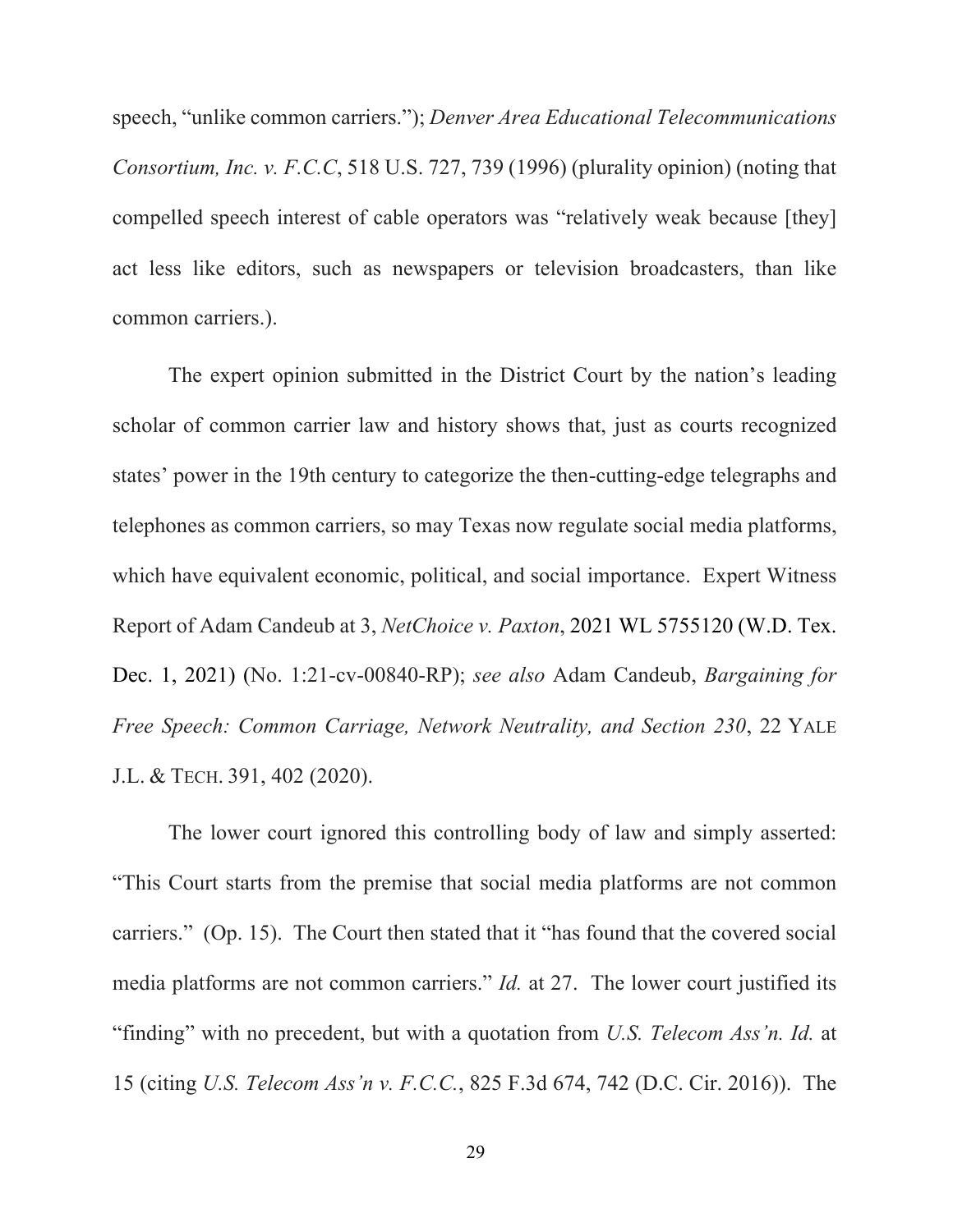case, in fact, supports HB 20 since it upheld common carriage designation of internet service providers, which, before the FCC's network neutrality order, did discriminate in the transmission of speech. *United States Telecom Ass'n v. F.C.C.*, 825 F.3d 674, 739 (D.C. Cir. 2016).

Throughout the centuries, courts have defined common carriers in numerous ways. The expert opinion summarized this law into five tests: (1) whether a firm exercises market power, (2) whether an industry is "affected with the public interest," (3) whether the entity regulated is part of the transportation or communications industry, (4) whether the industry receives countervailing benefits from the government, or (5) whether the firm holds itself out as providing service to all. Expert Witness Report of Adam Candeub at 3, *NetChoice v. Paxton*, 2021 WL 5755120 (W.D. Tex. Dec. 1, 2021) (No. 1:21-cv-00840-RP); Adam Candeub, *Bargaining for Free Speech: Common Carriage, Network Neutrality, and Section 230*, 22 YALE J.L. & TECH. 391, 396–397, 402, 405 (2020).

Rather than discuss these tests, the lower court made up a new test, never seen before in centuries of common carrier law. Its new test asks whether entities "engage in substantial editorial discretion" and therefore are entitled to complete First Amendment protection, or are common carriers that act as "passive conduits." (Op. 12). While common carriers do not routinely "make individualized decisions, in particular cases, whether and on what terms to deal," *Nat'l Assn' of Reg.*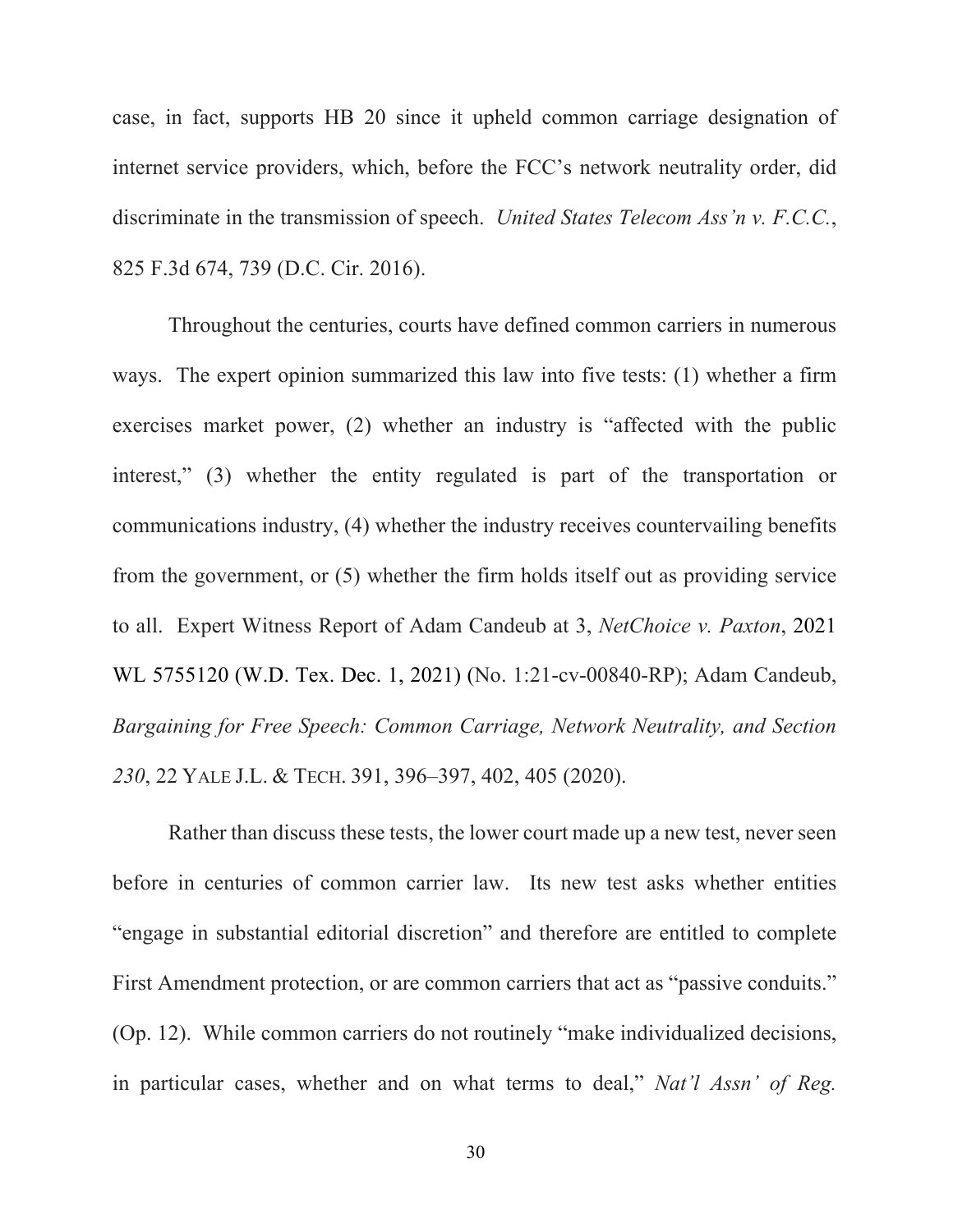*Util.Comm'rs v. F.C.C.*, 525 F.2d 630, 641 (D.C. Cir. 1976), that is because they make the same offers with the same terms and conditions to all. A common carrier could, consistent with established law, provide users with individualized experiences, provided the contractual offer was the same.

Further, using "engage in editorial discretion" as a test for common carrier status makes no sense. The question is not whether a platform, in fact, exercises discretion but whether it *can* operate without discrimination. A telephone company could exercise editorial discretion, "curat[ing] both users and content to convey a message about the type of community the platform seeks to foster." It could kick off members of a certain race or religious viewpoint—and that would certainly convey a message. But common carrier law prevents it from doing so.

Demonstrating this point, the F.C.C. in 2015 imposed common carrier requirements for Internet service providers, even though they were at the time "discriminating among content providers or prioritizing one provider's or its own content over others." *Protecting & Promoting the Open Internet*, 30 F.C.C. Rcd. 5601 (2015). The FCC "chose to reclassify [Internet service] as a telecommunications service" subject to common carrier non-discrimination requirements. *United States Telecom Ass'n v. F.C.C.*, 825 F.3d 674, 707 (D.C. Cir. 2016). This reclassification "impose[d] per se common carrier obligations by requiring broadband providers to offer indiscriminate service to edge providers."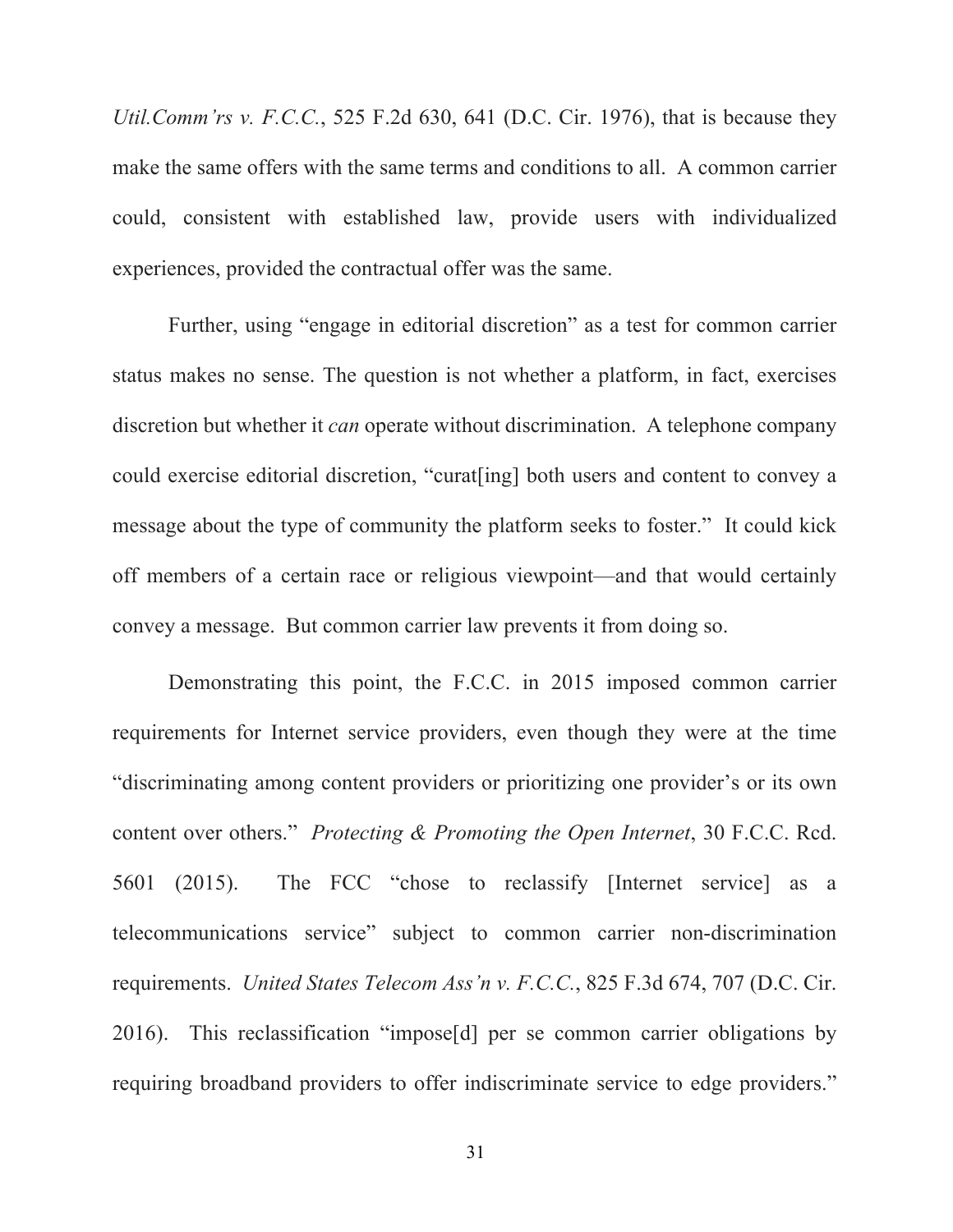*Id.* The reclassification withstood First Amendment challenge*.* Courts routinely apply common carrier and similar non-discrimination requirement to firms that discriminated prior to the regulation. *See State v. Atl. Coast Line R. Co.*, 52 Fla. 646, 659–60 (1906).

Lastly, the Supreme Court already has rejected the argument that hypothetical editorial power renders a firm outside of common carrier authority. "[I]t stands to reason that if Congress may demand that telephone companies operate as common carriers, it can ask the same of cable companies; such an approach would not suffer from the defect of preferring one speaker to another." *Turner Broad. Sys., Inc. v.*  F.C.C, 512 U.S. 622, 684 (1994) (O'Conner, J., concurring). If the Supreme Court can uphold legislation declaring a cable system a common carrier without First Amendment concern, then the State of Texas can safely declare a social media firm to be likewise a common carrier.

## **III. Texas May Lawfully Impose Disclosure Requirements**

The Supreme Court has long recognized that state and federal governments may require factual disclosure of commercial product information without raising any First Amendment concern. *See Zauderer v. Office of Disciplinary Counsel*, 471 U.S. 626, 651–653 (1985). HB 20's disclosure provisions present no constitutional concerns. Contrary to the lower court claims, strict scrutiny is not appropriate, for "[t]he right of a commercial speaker not to divulge accurate information regarding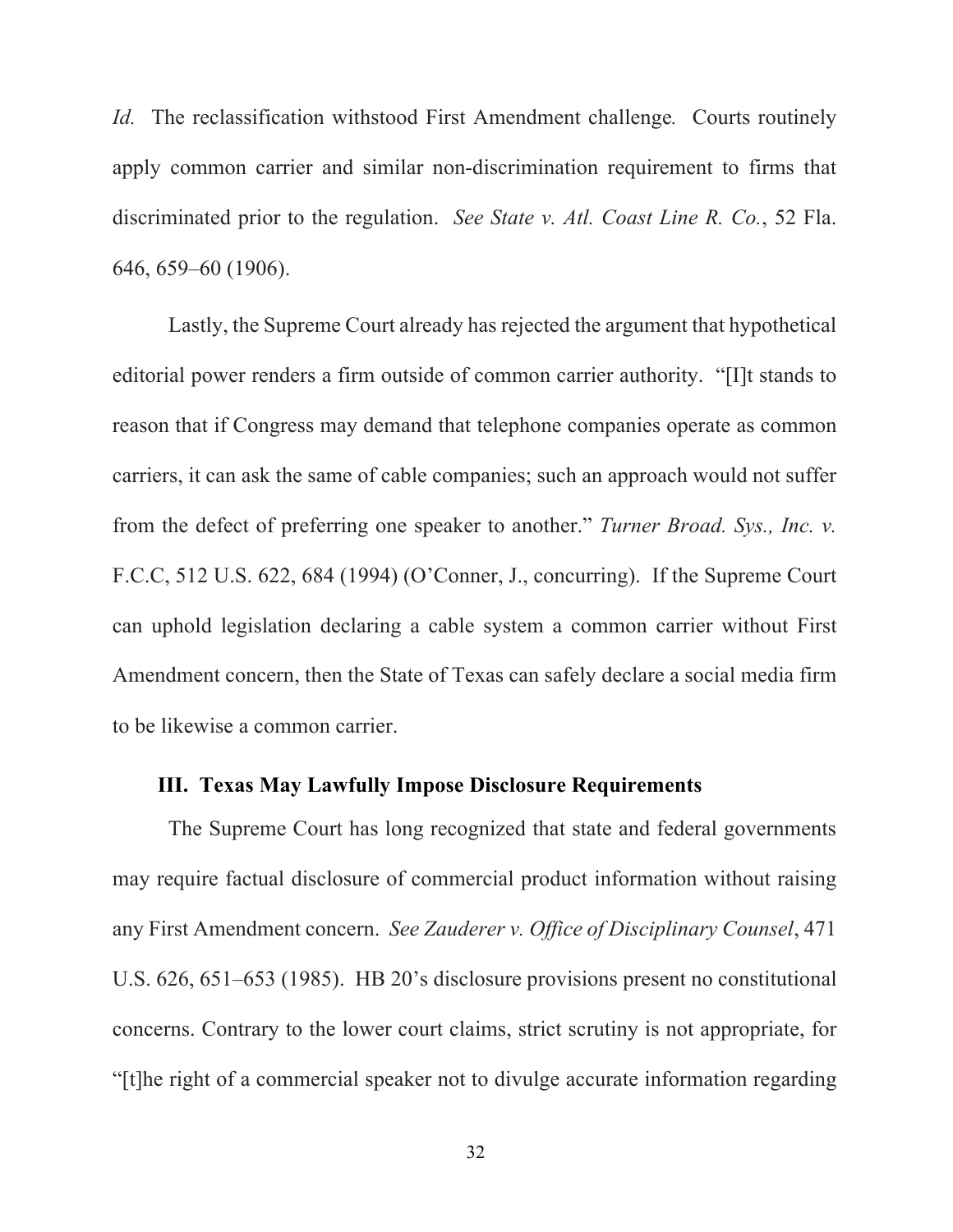his services is not such a fundamental right." *Zauderer*, 417 U.S. at 651 n.14. First Amendment rights are not ordinarily implicated by compelled commercial disclosure. *Riley v. Nat'l Fed'n of the Blind of N.C*.*,* 487 U.S. 781, 796 n. 9 (1988). Rather, the Supreme Court has stated that regulations which require disclosure of "factual and uncontroversial" commercial information are subject to "more lenient review" than intermediate scrutiny applicable to commercial speech. *Nat'l Elec. Mfrs. Ass'n v. Sorrell*, 272 F.3d 104, 113 (2d Cir. 2001) (citing *Zauderer v. Office of Disciplinary Counsel*, 471 U.S. 626, 650, 651 (1985)).

The lower court ignored these standards. Rather, it relied on a decision from outside the Fifth Circuit involving disclosure for political speech, *Washington Post v. McManus*, 944 F.3d 506, 514 (4th Cir. 2019), as well as *Nat'l Inst. of Fam. & Life Advocs. v. Becerra*, 138 S. Ct. 2361, 2372 (2018), a case that overturned state law requiring pregnancy clinics to provide notice about abortion services even if the clinics opposed abortion. The Supreme Court in *Becerra* distinguished its holding from the *Zauderer* standard because the required abortion notice was not limited to "purely factual and uncontroversial information about the terms under which. . . services will be available." *Id.* at 2372. In short, the district court ignored controlling precedent.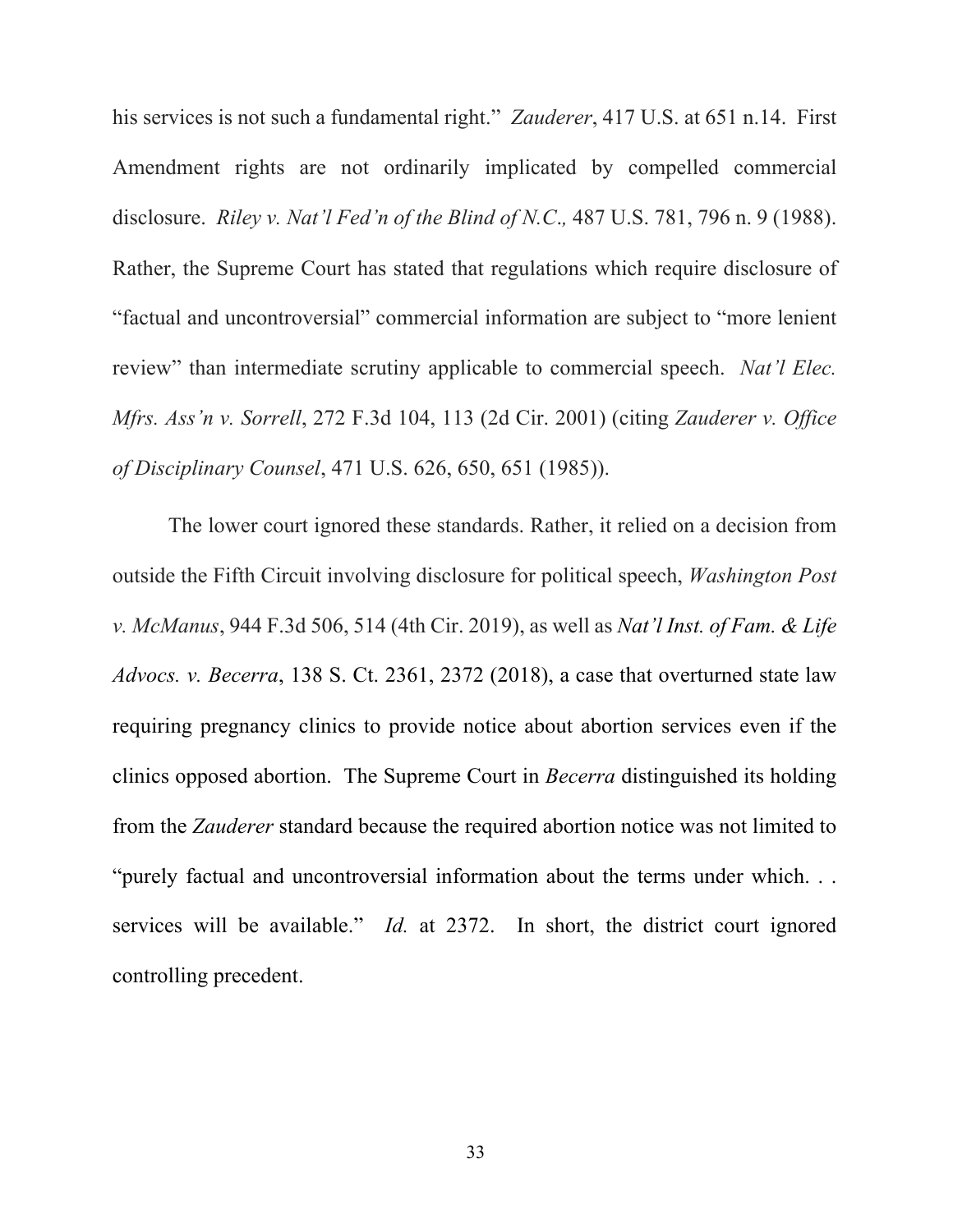#### **IV. Conclusion**

The First Amendment applies differently to speakers than to hosts or conduits of speech. Because social media hosts speech, its regulation by HB 20 falls under the *Pruneyard, Turner*, and *Rumsfeld* standards. This precedent allows imposition of the reasonable anti-discrimination rules found in HB 20. In addition, HB 20 may impose on social media common carrier obligations which courts have upheld for centuries against constitutional objections.

Respectfully submitted,

Dated: March 9, 2022 Andrei D. Popovici

*/s/ Andrei D. Popovici* LAW OFFICE OF ANDREI D. POPOVICI, P.C. 1450 W Highway 290 #1200 Dripping Springs, TX 78620-9998 Texas Bar No. 24122801 Tel: 650-530-9989 x1

John C. Eastman Anthony T. Caso CONSTITUTIONAL COUNSEL GROUP 174 W. Lincoln Ave, #620 Anaheim, CA 92805 Tel: (909) 257-3869

*Counsel for Amici Curiae Center for Renewing America, Inc. and Center for Constitutional Jurisprudence of The Claremont Institute*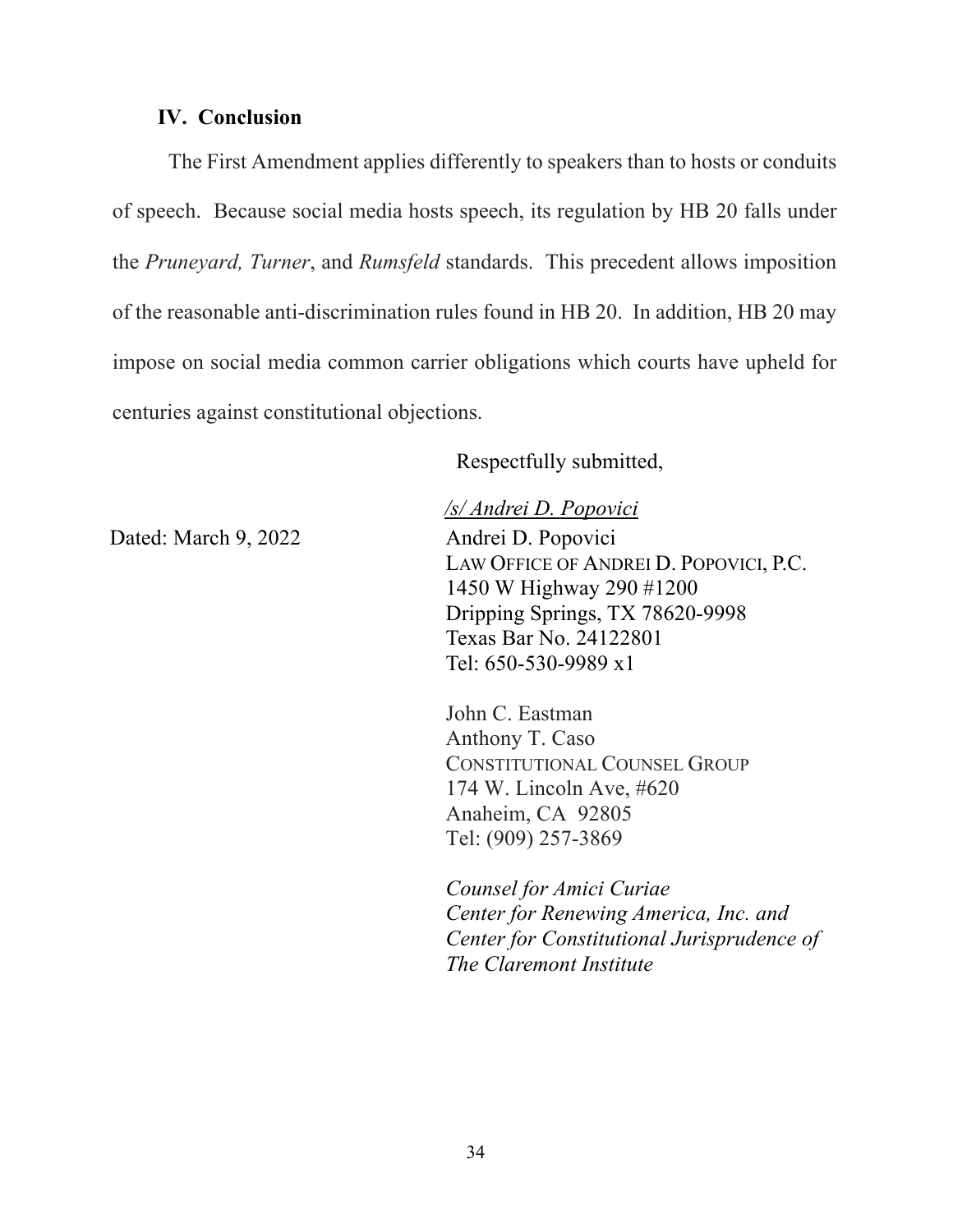# **CERTIFICATE OF SERVICE**

I hereby certify that on March 9, 2022, an electronic copy of the foregoing *amicus curiae* brief was filed with the Clerk of Court for the United States Court of Appeals for the Fifth Circuit using the appellate CM/ECF filing system and that service will be accomplished using the appellate CM/ECF system.

*/s/ Andrei D. Popovici*